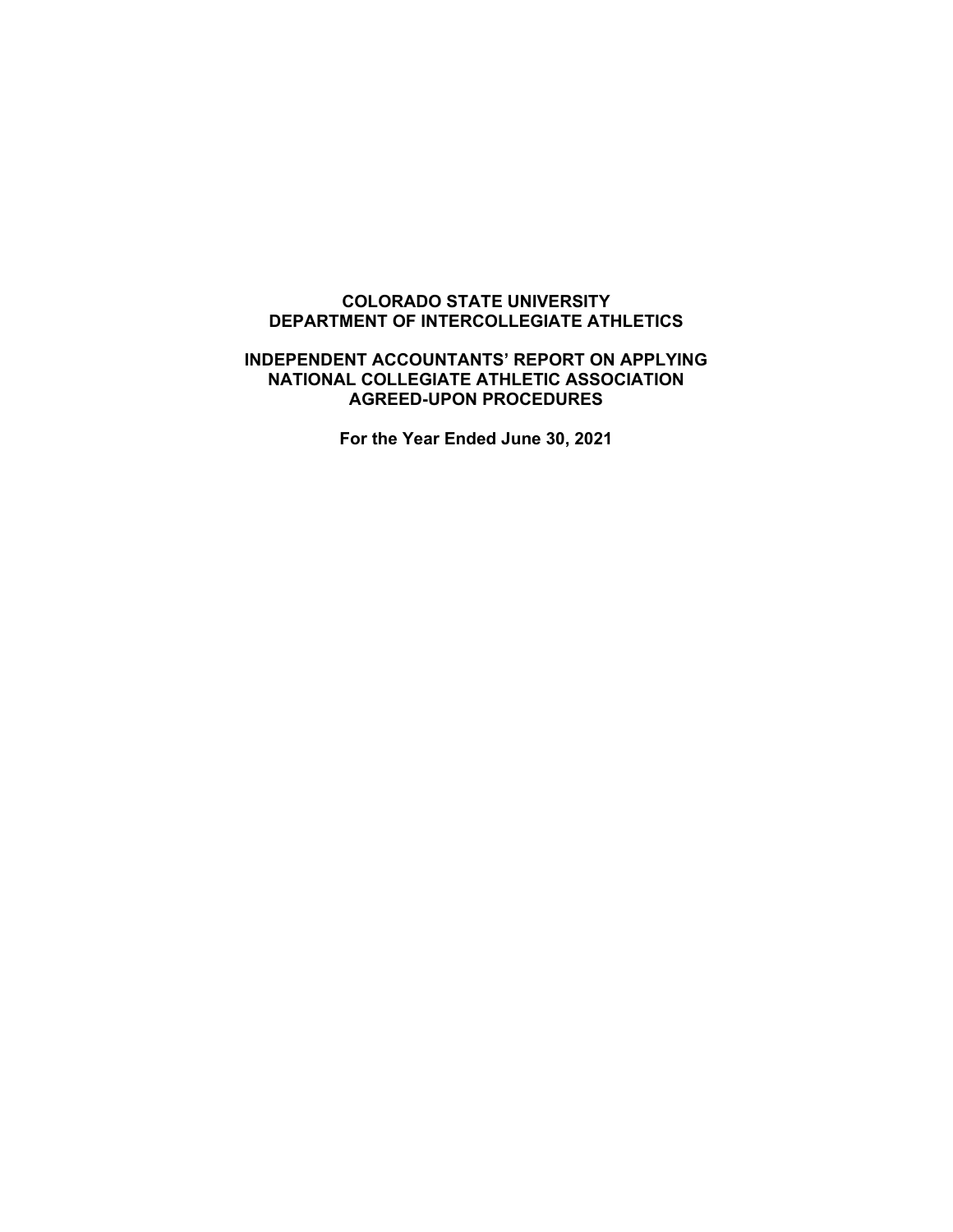# LEGISLATIVE AUDIT COMMITTEE

Representative Dafna Michaelson Jenet Senator Jim Smallwood Chair Vice-Chair

Representative Rod Bockenfeld Representative Dylan Roberts Senator Julie Gonzales Senator Robert Rodriguez Representative Colin Larson Senator Rob Woodward

# OFFICE OF THE STATE AUDITOR

| Kerri L. Hunter            | <b>State Auditor</b>        |
|----------------------------|-----------------------------|
| Marisa Edwards             | <b>Deputy State Auditor</b> |
| <b>Christopher Harless</b> | <b>Contract Monitor</b>     |
| CliftonLarsonAllen, LLP    | Contractor                  |

A BOUND REPORT MAY BE OBTAINED BY CALLING THE OFFICE OF THE STATE AUDITOR **303.869.2800**

PLEASE REFER TO REPORT NUMBER 2116F‐C WHEN REQUESTING THIS REPORT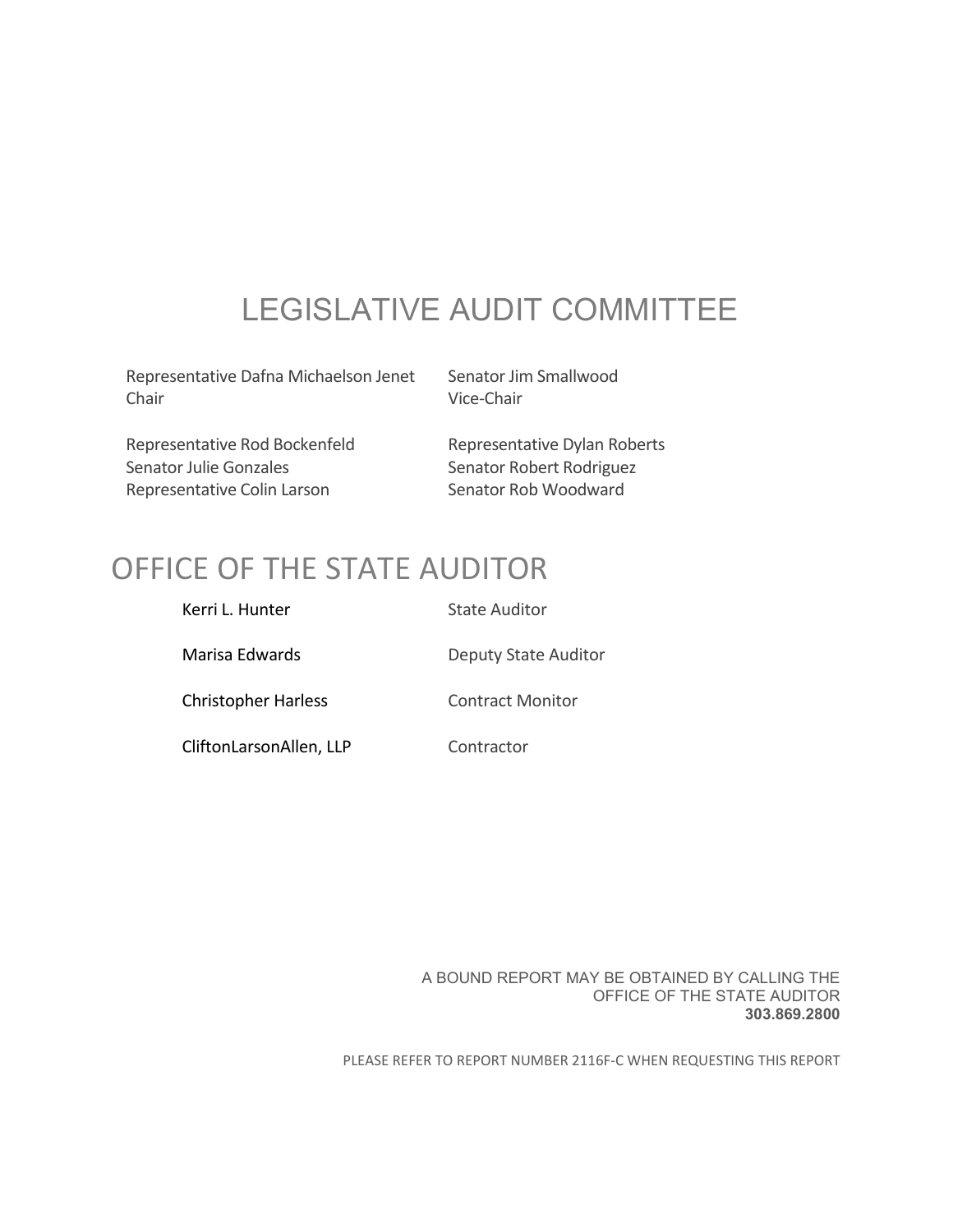# **TABLE OF CONTENTS**

# **PAGE**

| <b>INDEPENDENT ACCOUNTANTS' REPORT ON APPLYING</b> |  |
|----------------------------------------------------|--|
|                                                    |  |
|                                                    |  |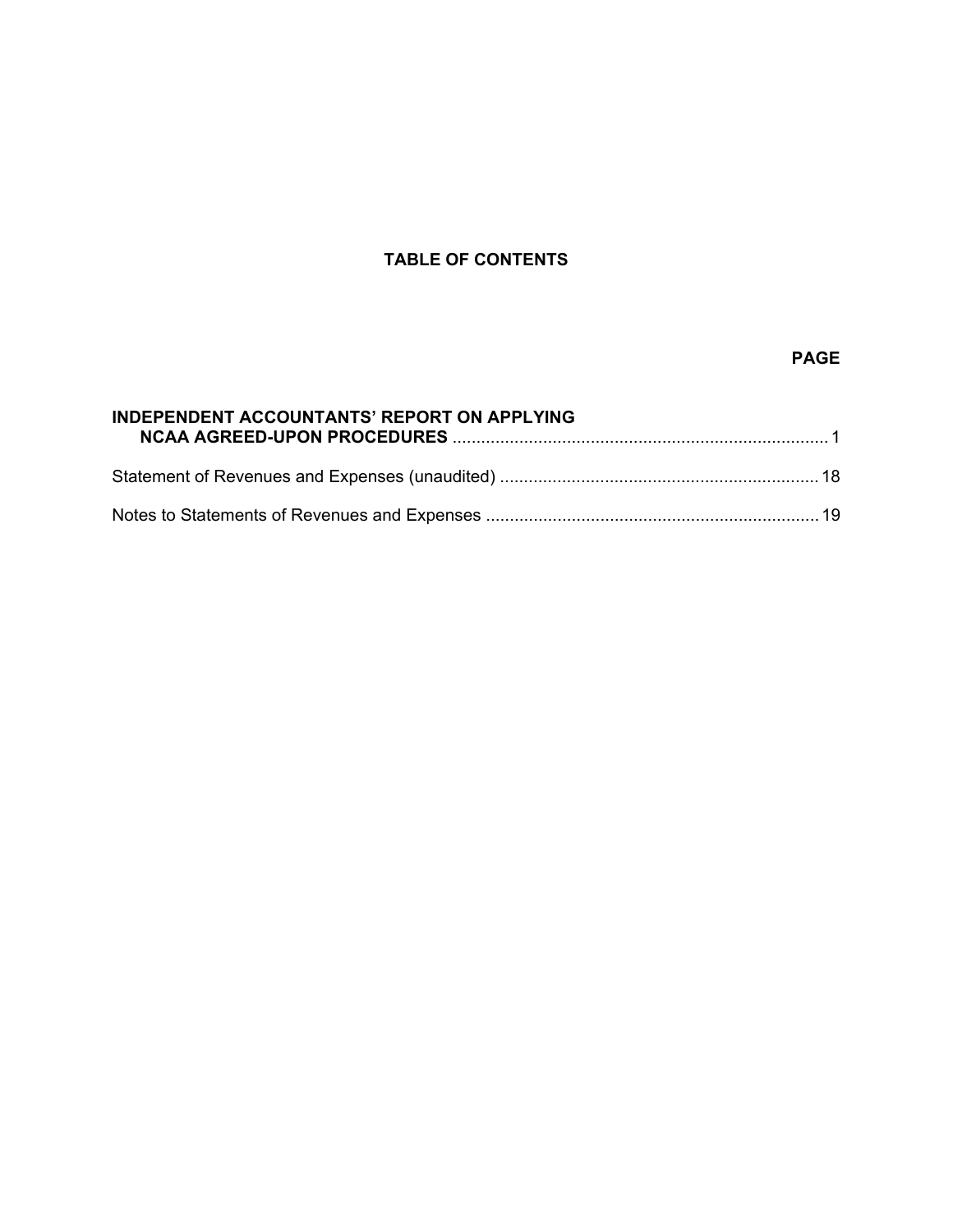

## **INDEPENDENT ACCOUNTANTS' REPORT ON APPLYING NCAA AGREED-UPON PROCEDURES**

Management of Colorado State University Members of the Legislative Audit Committee

We have performed the procedures enumerated below on the accompanying statement of revenues and expenses (the Statement) of the Colorado State University Department of Intercollegiate Athletics (the University or the Department) for the year ended June 30, 2021. The Department is responsible for the compliance with reporting requirements of the National Collegiate Athletic Association (NCAA) Bylaw 3.2.4.17 for the year ended June 30, 2021.

The Department's management have agreed to and acknowledged that the procedures performed are appropriate to meet the intended purpose of compliance with the NCAA Bylaw 3.2.4.17 for the year ended June 30, 2021. This report may not be suitable for any other purpose. The procedures performed may not address all the items of interest to a user of this report and may not meet the needs of all users of this report and, as such, users are responsible for determining whether the procedures performed are appropriate for their purposes.

If a specific reporting category is less than 4.0% of the total revenues or expenses, no procedures are required for that specific category.

The procedures and the associated findings are as follows:

## **Agreed-Upon Procedures Related to the Statement of Revenues and Expenses**

## **A. External Organizations**

- 1. We obtained a listing from the Department of outside organizations that made contributions directly to the Department. Per discussion with management, the only such organization was the Colorado State University Foundation (the Foundation).
- 2. We obtained from the sole outside organization (the Foundation) whose contributions exceeded 10% of total contributions reported by the Department for the year ended June 30, 2021, the amount of its contributions. We compared these to the revenues recorded by the Department in the general ledger without exception.
- 3. We obtained the audited financial statements and required communications to governance letter for the Foundation for the year ended June 30, 2021. We noted no material weaknesses or internal control matters in the reports which would need to be disclosed in the notes to the Statement.
- 4. We were asked to obtain from the Department a listing of expenditures paid by an outside organization on behalf of the Department and compare the amounts to the revenues recorded by the Department. We did not note any expenditures paid by the Foundation on behalf of the Department to outside vendors per discussion with management and review of the communication from the Foundation.

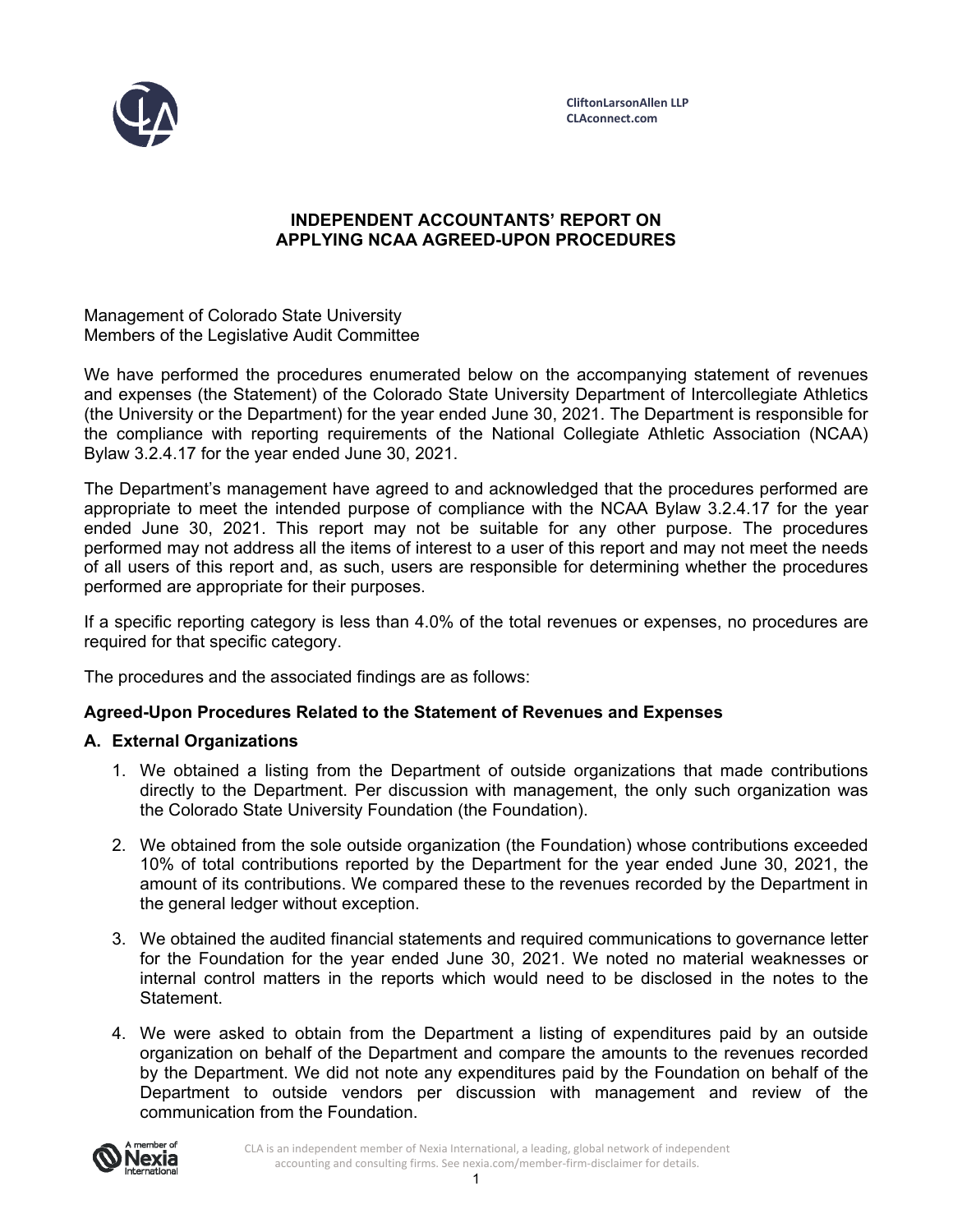#### **B. Revenues**

#### **All Revenue Categories**

- 1. Compared and agreed each operating revenue category reported in the Statement during the reporting period to supporting schedules provided by the institution.
	- a. No exceptions noted.
- 2. Compared and agreed a sample of five operating revenue receipts obtained from the above revenue supporting schedules to adequate supporting documentation.
	- a. See procedures performed in specific revenue categories.
- 3. Compared each major revenue account over 10% of the total revenues to prior period amounts and budget estimates. We obtained and documented an understanding of any significant variances greater than 10% from the prior year.
	- a. We compared actual revenues reported on the Statement for the year ended June 30, 2021, to those for the year ended June 30, 2020, and to budgeted amounts. We obtained explanations from management for line item variances exceeding 10% from the prior year and from the budget. No additional procedures were performed with respect to management's representations as to the reasons for the variances. The variances meeting the threshold for explanation are as follows:

#### *Current Year to Prior Year:*

*Ticket Sales* – The \$4,638,411 (100%) decrease was driven by the COVID-19 pandemic which restricted fans from buying tickets, therefore no tickets were sold for any sport during Fiscal Year 2021.

*Contributions* – The \$2,556,254 (31.3%) decrease was caused by the COVID-19 pandemic prohibiting the attendance of fans at sponsored contests resulting in less premium and priority contributions received by the Department as compared to the prior year.

*Direct State or Other Government Support* – The \$10,500,000 increase was due to Higher Education Emergency Relief Funding (HEERF) granted to Colorado State University in response to the COVID-19 pandemic.

*Direct Institutional Support* – The \$4,407,716 (19.9%) decrease was due to the Colorado State University's budgeted support of the Department being lowered due to the COVID-19 pandemic.

*Royalties, Advertisements, and Sponsorships* – The \$1,716,143 (23.4%) decrease was caused by a reduction in sponsorships due to the lack of events hosted because of restrictions from the COVID-19 pandemic.

## *Budget to Actual:*

We noted during our testing that the budget is adopted on a basis that is slightly different from that of the Statement. The Department budgeting process does not include Statement of Revenue and Expenses line items such as indirect institutional support, the allocation to athletics for the University general and administrative expenses, 3<sup>rd</sup> party support, capital expenses, endowment/investment income, additional direct institutional support and gifts in kind. As such, the comparison performed used budget and actual amounts that are grouped differently than the Statement and does not include all revenues and expenses on the Statement. This is not an exception, as the Department is not required to adopt a budget based on the reporting categories in the Statement. There were three variances over 10% for revenue categories budgeted by the Department. See the analysis below.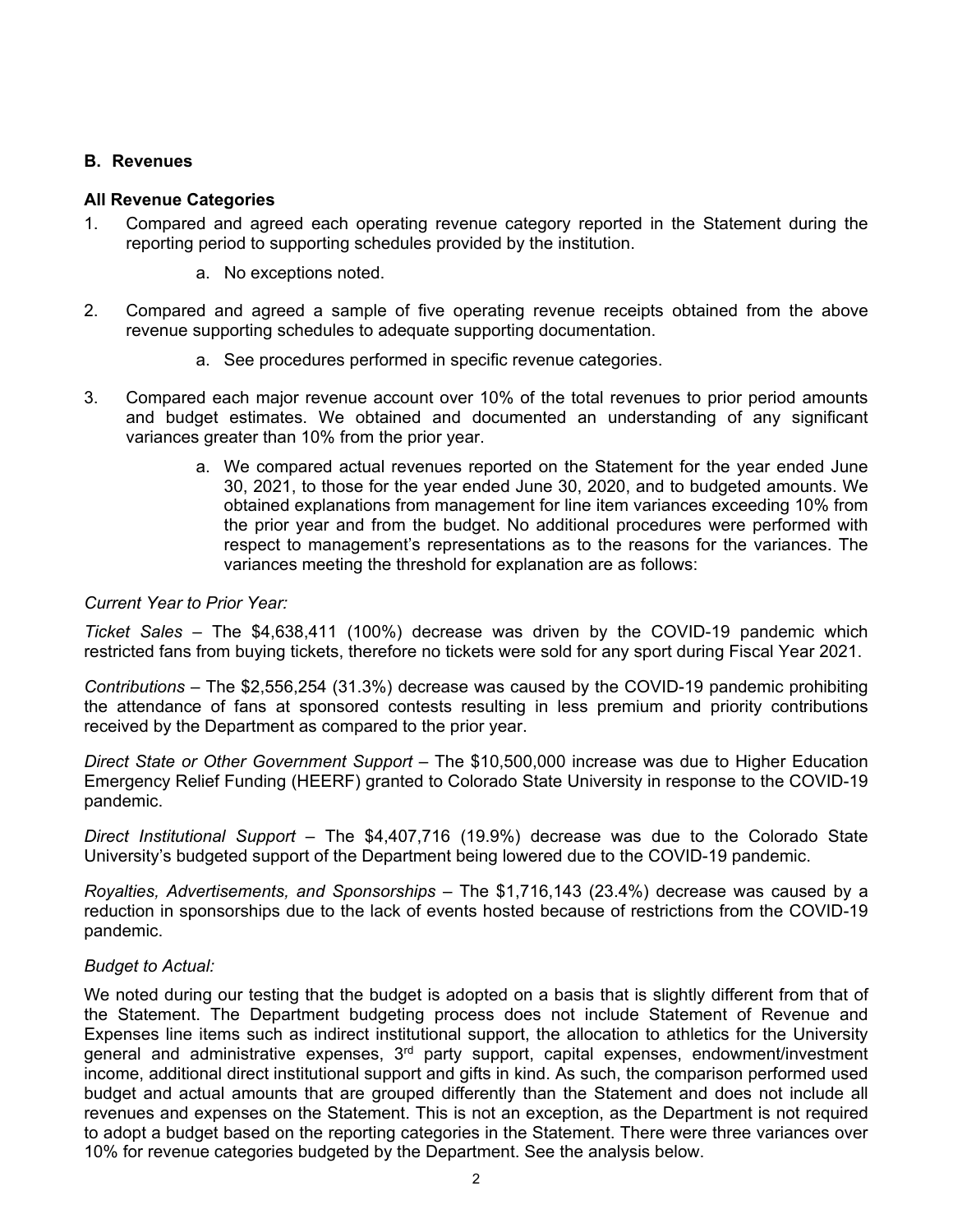*Student Fees* – The \$594,574 (11.8%) variance over budget was due to a conservative budgeted revenue for Student Fees due to the ongoing COVID-19 pandemic and anticipated decreases in the student population. The actual student population of 25,037 was higher than the budgeted student population.

*Stadium Revenue & Naming Rights* – The \$1,002,872 (16.8%) variance over budget was due to the Department receiving additional sponsorship deals and agreements that were not anticipated.

*Other Self-Generated Revenue* – The \$1,136,746 (24.6%) variance over budget was due to Conference, Contributions, and NCAA revenues all being better than anticipated. In response to the ongoing COVID-19 pandemic, the Department adopted conservative budget estimates for these categories due to possible cancellations of sponsored contests.

## **Ticket Sales**

- 4. We were asked to compare tickets sold during the reporting period, complimentary tickets provided during the reporting period and unsold tickets to the related revenue reported by the institution in the Statement and the related attendance figures. We recalculated totals.
	- a. As the total category balance was less than 4.0% of total revenues, it did not meet the threshold for testing. As such, procedure was not performed.

#### **Student Fees**

- 5. We compared and agreed the budgeted student fees reported by the institution in the Statement for the reporting period to the budgeted student enrollments during the same reporting period and recalculated totals.
	- a. No exceptions noted.
- 6. We obtained and documented an understanding of the University's methodology for allocating student fees to the institution.
	- a. No exceptions noted.
- 7. We were asked to obtain the athletics department's methodology for allocation of student fees as generated revenue, if applicable, and recalculate the totals for each sport. We were asked to tie the calculation to supporting documents such as seat manifests, ticket sales reports and student fee totals.
	- a. As the total category balance was less than 4.0% of total revenues, it did not meet the threshold for testing. As such, procedure was not performed.

## **Direct State or Other Governmental Support**

- 8. We were asked to compare direct state or other governmental support recorded by the institution during the reporting period with state appropriations, institutional authorization and/or other corroborative supporting documentation and recalculate totals.
	- a. The University received \$10,500,000 in HEERF Relief Funding in response to the COVID-19 pandemic. No exceptions noted.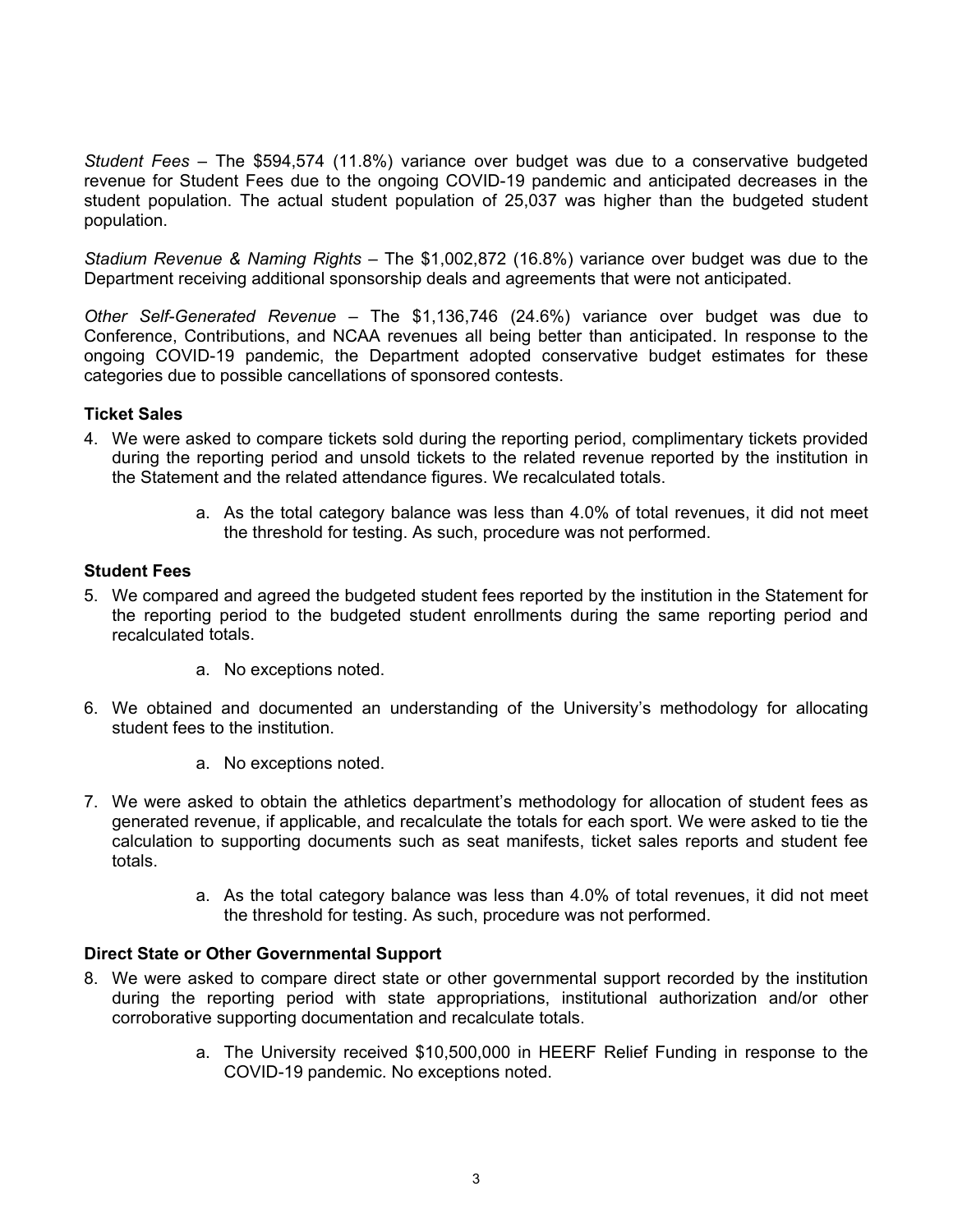## **Direct Institutional Support**

- 9. We compared the direct institutional support recorded by the institution during the reporting period with the institutional supporting budget transfers documentation and other corroborative supporting documentation. Recalculated totals.
	- a. No exceptions noted.

## **Transfers Back to Institution**

- 10. We were asked to compare the transfers back to institution with permanent transfers back to institution from the athletics department and recalculate totals.
	- a. As there were no transfers back to institution for the year ended June 30, 2021, the procedure was not performed.

## **Indirect Institutional Support**

- 11. We were asked to compare the indirect institutional support recorded by the institution during the reporting period with expense payments, cost allocation detail and other corroborative supporting documentation and to recalculate totals.
	- a. As the total category balance was less than 4.0% of total revenues, it did not meet the threshold for testing. As such, procedure was not performed.

#### **Guarantees**

- 12. We were asked to select a sample of five settlement reports for away games during the reporting period and agree each selection to the institution's general ledger and/or the statements and recalculate totals.
	- a. As the total category balance was less than 4.0% of total revenues, it did not meet the threshold for testing. As such, procedure was not performed.
- 13. We were asked to select a sample of five contractual agreements pertaining to revenues derived from guaranteed contests during the reporting period and compare and agree each selection to the institution's general ledger and the Statement and to recalculate totals.
	- a. As the total category balance was less than 4.0% of total revenues, it did not meet the threshold for testing. As such, procedure was not performed.

## **Contributions**

- 14. We obtained a detailed listing of contributions of moneys, goods or services received directly by the Department from any affiliated or outside organization, agency or group of individuals (two or more) or single person not included above (e.g., contributions by corporate sponsors) that constituted 10% or more in aggregate for the reporting year of all contributions received for the Department for the year ended June 30, 2021 and reviewed supporting documentation for each contribution. We recalculated totals.
	- a. No exceptions noted.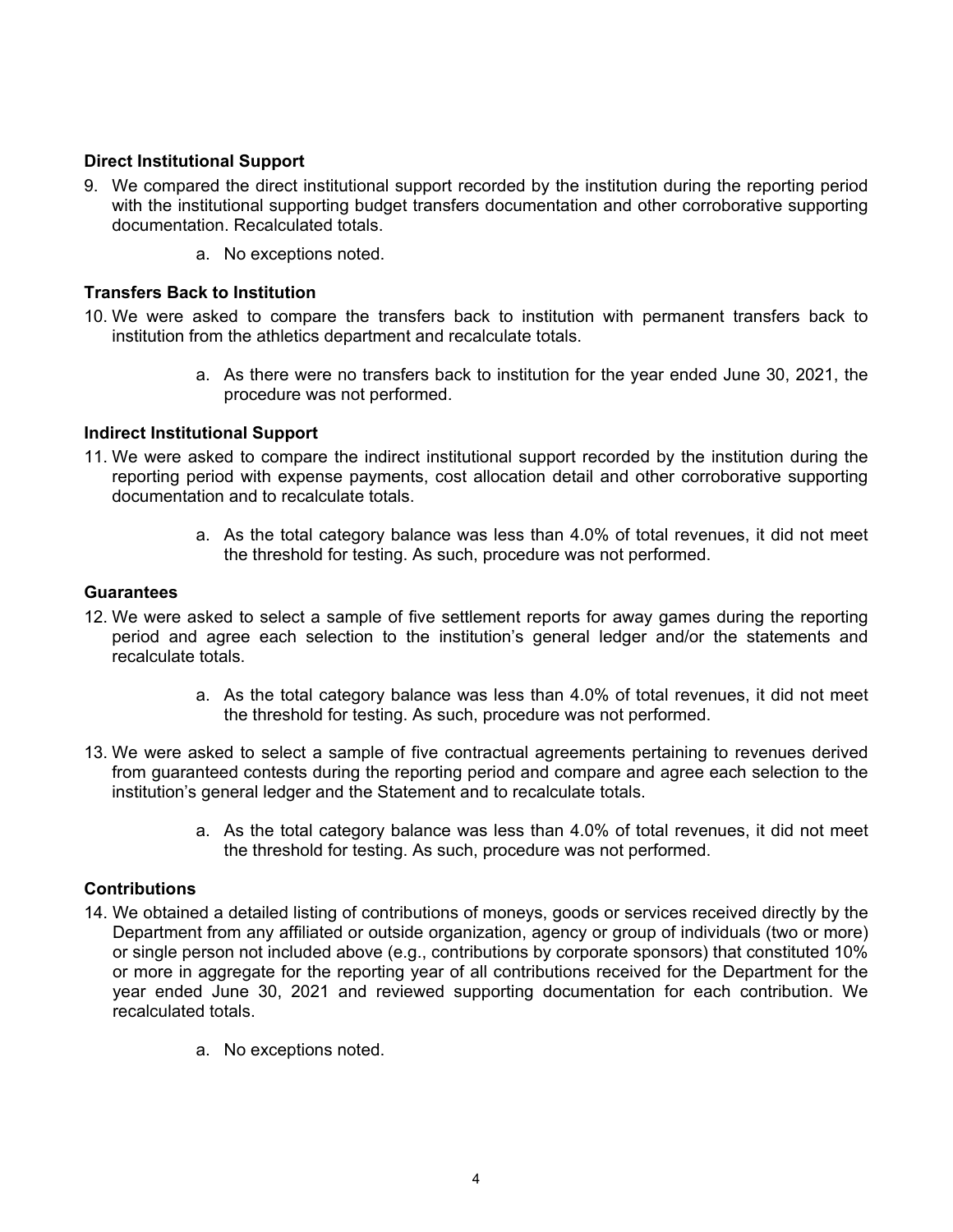# **In-Kind**

- 15. We were asked to compare the in-kind revenue recorded by the institution during the reporting period with a schedule of in-kind donations and to recalculate totals.
	- a. As the total category balance was less than 4.0% of total revenues, it did not meet the threshold for testing. As such, procedure was not performed.

## **Compensation and Benefits Provided by a Third Party**

- 16. We were asked to obtain the summary of revenues from affiliated and outside organizations (the Summary) as of the end of the reporting period from the institution and recalculate totals.
	- a. As the total category balance was less than 4.0% of total revenues, it did not meet the threshold for testing. As such, procedure was not performed.
- 17. We were asked to select a sample of five funds from the Summary and compare and agree each selection to supporting documentation, the institution's general ledger and/or the Statements.
	- a. As the total category balance was less than 4.0% of total revenues, it did not meet the threshold for testing. As such, procedure was not performed.

## **Media Rights**

- 18. We obtained and inspected agreements to understand the institution's total media (broadcast, television, radio) rights received by the institution or through their conference offices.
	- a. No exceptions noted.
- 19. We compared and agreed related revenues to the institution's general ledger and the Statement. Ledger totals may be different for total conference distributions if media rights are not broken out separately. Recalculated totals.
	- a. No exceptions noted.

## **NCAA Distributions**

- 20. We were asked to compare the amounts recorded in the revenue and expense reporting to general ledger detail for NCAA distributions and other corroborative supporting documents. Recalculated totals.
	- a. As the total category balance was less than 4.0% of total revenues, it did not meet the threshold for testing. As such, procedure was not performed.

## **Conference Distributions**

- 21. We were asked to obtain and inspect agreements related to the institution's conference distributions and participation in revenues from tournaments during the reporting period to gain an understanding of the relevant terms and conditions.
	- a. As the total category balance was less than 4.0% of total revenues, it did not meet the threshold for testing. As such, procedure was not performed.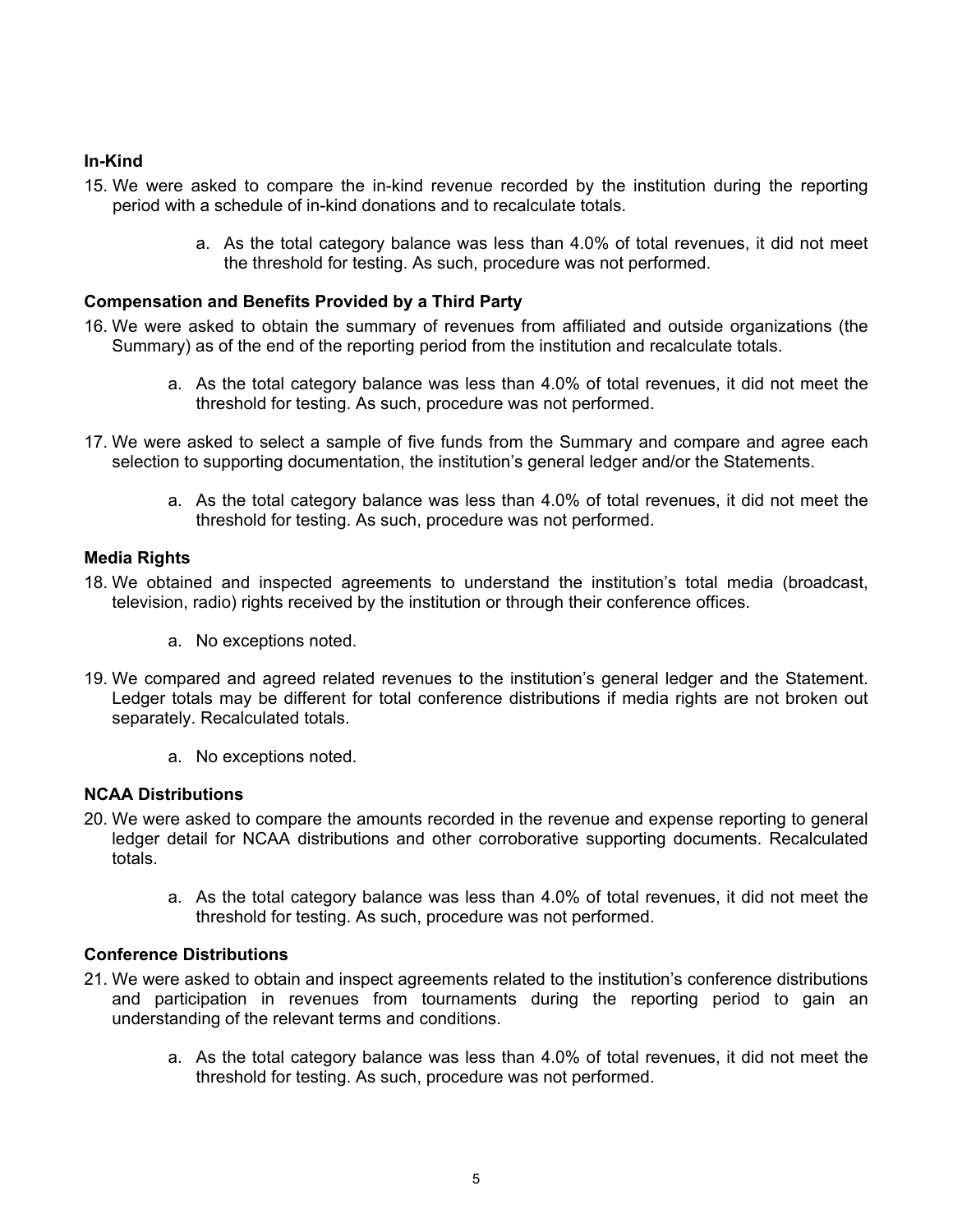- 22. We were asked to compare and agree the related revenues to the institution's general ledger, and/or the Statement. Recalculated totals.
	- a. As the total category balance was less than 4.0% of total revenues, it did not meet the threshold for testing. As such, procedure was not performed.

#### **Program Sales, Concessions, Novelty Sales and Parking**

- 23. We were asked to compare the amount recorded in the revenue reporting category to a general ledger detail of program sales, concessions, novelty sales and parking as well as any other corroborative supporting documents and to recalculate totals.
	- a. As the total category balance was less than 4.0% of total revenues, it did not meet the threshold for testing. As such, procedure was not performed.

#### **Royalties, Advertisements and Sponsorships**

- 24. We selected a sample of five agreements and obtained and inspected agreements related to the institution's participation in revenues from royalties, licensing, advertisements and sponsorships during the reporting period to gain an understanding of the relevant terms and conditions.
	- a. No exceptions noted.
- 25. We compared and agreed the related revenues to the institution's general ledger and the Statement. We recalculated totals.
	- a. No exceptions noted.

#### **Sports Camp Revenues**

- 26. We were asked to select a sample of five sports camps and inspect the related sports-camp contracts between the institution and persons conducting institutional sports-camps or clinics during the reporting period to obtain an understanding of the institution's methodology for recording revenues from sports-camps.
	- a. As the total category balance was less than 4.0% of total revenues, it did not meet the threshold for testing. As such, procedure was not performed.
- 27. We were asked to obtain schedules of camp participants.
	- a. As the total category balance was less than 4.0% of total revenues, it did not meet the threshold for testing. As such, procedure was not performed.
- 28. We were asked to select a sample of five individual camp participant cash receipts from the schedule of sports-camp participants and agree each selection to the institution's general ledger and the Statement and to recalculate totals.
	- a. As the total category balance was less than 4.0% of total revenues, it did not meet the threshold for testing. As such, procedure was not performed.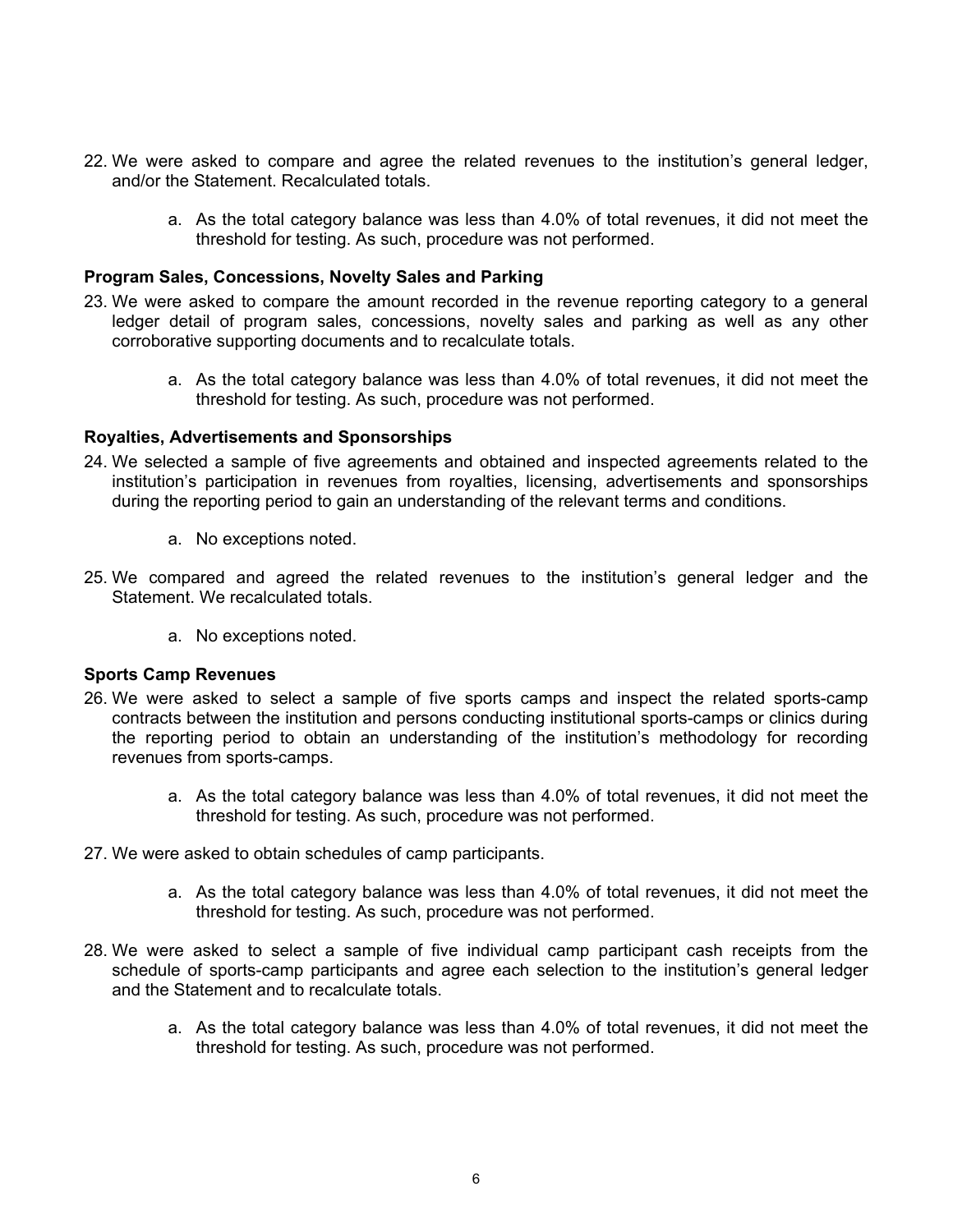#### **Athletics Restricted Endowment and Investment Income**

- 29. We were asked to obtain and inspect five endowment agreements to gain an understanding of the relevant terms and conditions.
	- a. As the total category balance was less than 4.0% of total revenues, it did not meet the threshold for testing. As such, procedure was not performed.
- 30. We were asked to compare and agree the classification and use of endowment and investment income reported in the Statement during the reporting period to the uses of income defined within the related endowment agreements and to recalculate totals.
	- a. As the total category balance was less than 4.0% of total revenues, it did not meet the threshold for testing. As such, procedure was not performed.

## **Other**

- 31. We were asked to perform minimum agreed upon procedures referenced for all other revenue categories and recalculate the totals.
	- a. As the total category balance was less than 4.0% of total revenues, it did not meet the threshold for testing. As such, procedure was not performed.

#### **Bowl Revenues**

- 32. We were asked to obtain and inspect a sample of five agreements related to the institution's revenues from post-season bowl participation during the reporting period to gain an understanding of the relevant terms and conditions.
	- a. As the total category balance was less than 4.0% of total revenues, it did not meet the threshold for testing. As such, procedure was not performed.
- 33. We were asked to compare and agree the related revenues to the institution's general ledger and/or the Statement and recalculate totals.
	- a. As the total category balance was less than 4.0% of total revenues, it did not meet the threshold for testing. As such, procedure was not performed.

#### **C. Expenses**

#### **All Expense Categories**

- 1. We compared and agreed each expense category reported in the Statement during the reporting period to supporting schedules provided by the institution.
	- a. No exceptions noted.
- 2. We compared and agreed a sample of five expenses obtained from the operating expense supporting schedules, referred to in the procedure above, to adequate supporting documentation.
	- a. See procedures performed in specific expense categories.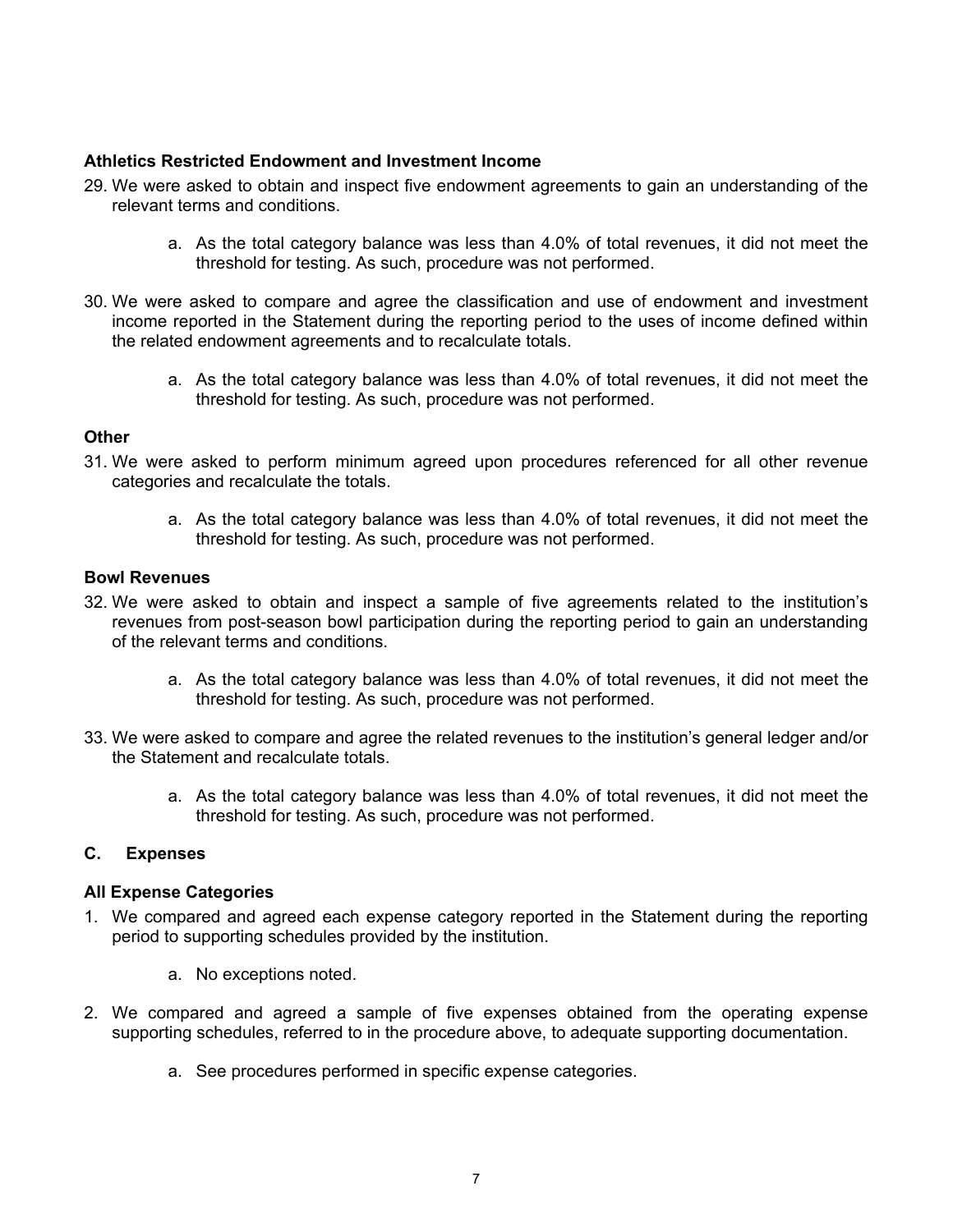- 3. We compared each major expense account over 10% of the total expenses to prior period amounts and to budget estimates. We obtained and documented an understanding of any variances greater than 10%.
	- a. We compared actual expenses reported on the Statement for the year ended June 30, 2021, to those for the year ended June 30, 2020, and to budgeted amounts. We obtained explanations from management for line item variances exceeding 10% from the prior year and budget. No additional procedures were performed with respect to management's representations as to the reasons for the variances. The variances meeting the threshold for explanation are as follows:

## *Current Year to Prior Year:*

*Facility Debt Service/Lease* - The \$4,226,211 (50.8%) increase was due to the stadium bond payments increasing according to the debt schedule in Fiscal Year 2021.

## *Budget to Actual:*

We noted during our testing that the budget is adopted on a basis that is slightly different from that of the Statement. As such, the comparison performed used budget and actual amounts that are grouped differently than the Statement and does not include all revenues and expenses on the Statement. This is not an exception, as the Department is not required to adopt a budget based on the reporting categories in the Statement. There were two variances over 10% for expense categories budgeted by the Department.

*Debt Service* – The \$267,124 (46.5%) variance under budget was due to the overestimation in budgeting for more expenses in the Soccer and Softball facility project that was later paused in construction in Spring 2021 due to the COVID-19 pandemic.

*Stadium Operations* – The \$1,045,552 (584.0%) variance over budget was due to the transfer of funds to the Facilities department to assist with the Department's deficit that occurred in Fiscal Year 2020. This transfer, made in Fiscal Year 2021, reimbursed the University's Facilities department for expenses covered on behalf of the Department in the prior Fiscal Year.

## **Athletic Student Aid**

- 4. We selected a sample of 40 students (the maximum sample size as the institution uses the NCAA's Compliance Assistant software to prepare athletic aid detail) from the listing of institutional student aid recipients during the reporting period. Data was captured by the institution through the creation of a squad list for each sponsored sport.
	- a. No exceptions noted.
- 5. We obtained individual student-account detail for each selection and compared total aid allocated in the institution's student system to the student's detail from the NCAA Membership Financial Reporting System.
	- a. No exceptions noted.
- 6. We performed a check of each student selected to ensure their information was reported accurately in either the NCAA's Compliance Assistant software or entered directly into the NCAA Membership Financial Reporting System using the following criteria:
	- a. No exceptions noted.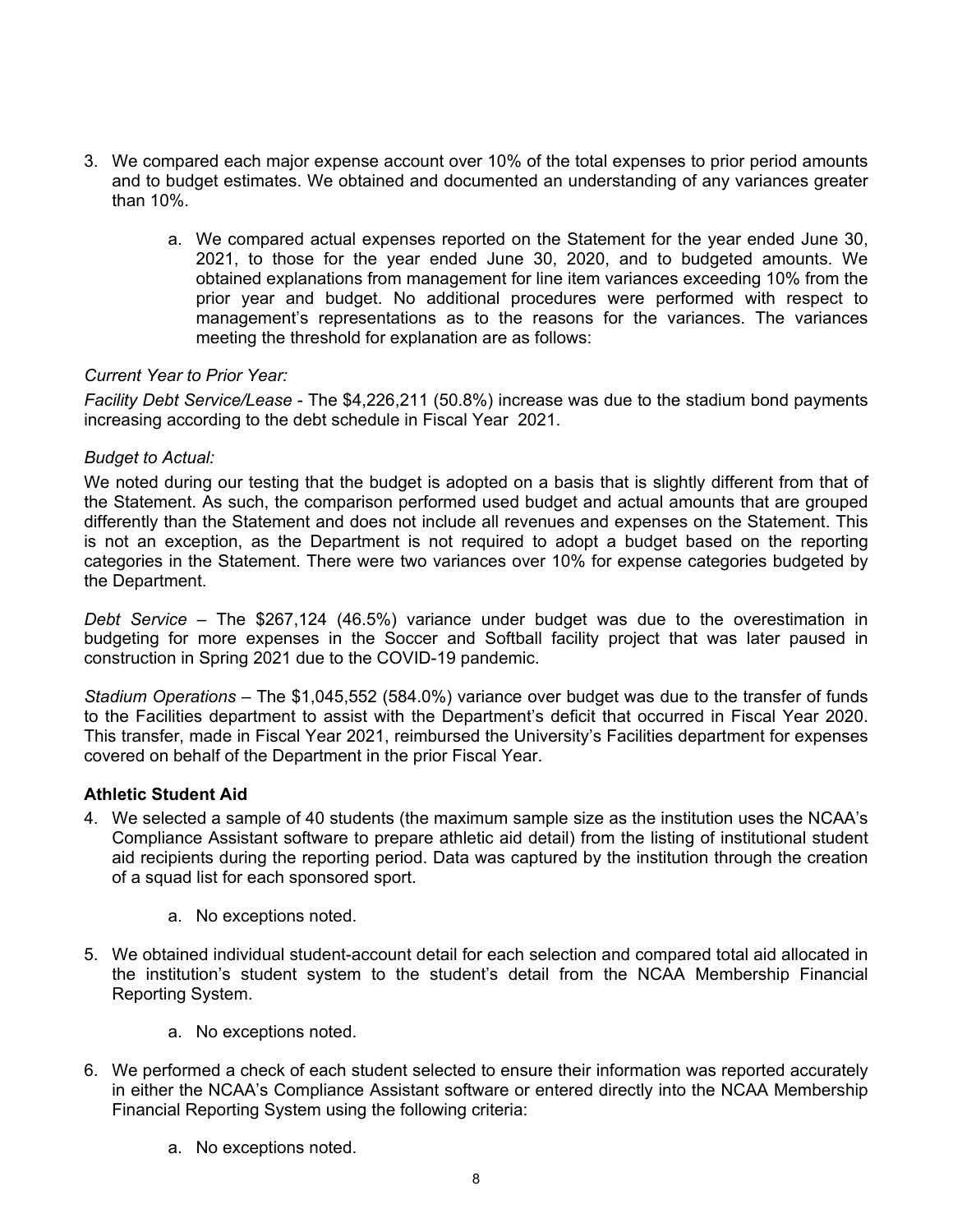- i. The equivalency value for each student-athlete in all sports, including head-count sports, needs to be converted to a full-time equivalency value. The full-time equivalency value is calculated using the athletic grant amount reported on the Calculation of Revenue Distribution Report (CRDE) from CA as the numerator and the full grant amount which is the total cost for tuition, fees, books, room and board for an academic year as the denominator. If using the NCAA Compliance Assistant software, this equivalency value should already be calculated for you on that CRDE report labeled "Revenue Distribution Equivalent Award."
- ii. Grants-in-aid is calculated by using the revenue distribution equivalencies by sport and in aggregate. (Athletic grant amount divided by the full grant amount).
- iii. Other expenses related to attendance (also known as gap money or cost of attendance) should not be included in grants-in-aid revenue distribution equivalencies. Only tuition, fees, room board and course-related books are countable for grants-in-aid revenue distribution per Bylaw 20.02.07
- iv. The full grant amount should be the full cost of tuition for an academic year, not semester or quarter.
- v. Student-athletes are to be counted once and should not receive a revenue distribution equivalency greater than 1.00.
- vi. Athletic grants are valid for revenue distribution purposes only in sports in which the NCAA conducts championship competition, emerging sports for women and bowl subdivision football.
- vii. Grants-in-aid are valid for revenue distribution purposes in NCAA sports that do not meet the minimum contests and participants' requirements of Bylaw 20.9.6.3.
- viii. Institutions providing grants to student-athletes are listed on the CRDE as "Exhausted Eligibility (fifth-year)" or "Medical" receive credit in the grants-in-aid component.
- ix. The athletics aid equivalency cannot exceed maximum equivalency limits. However, the total revenue distribution equivalency can exceed maximum equivalency limits due to exhausted eligibility and medical equivalencies (reference Bylaw 15.5.3.1).
- x. If a sport is discontinued and the athletic grant is still being honored by the institution, the grant is included in student-athlete aid for revenue distribution purposes.
- xi. If a student received a Pell Grant, ensure the value of the grants is not included in the calculation of equivalencies or the total dollar amount of student athletic aid expense.
- xii. All equivalency calculations should be rounded to two decimal places.
- xiii. If a selected student received a Pell Grant, ensure the student's grant was included in the total number and total value of Pell Grants reported for Revenue Distribution purposes in the NCAA Membership Financial Reporting Database.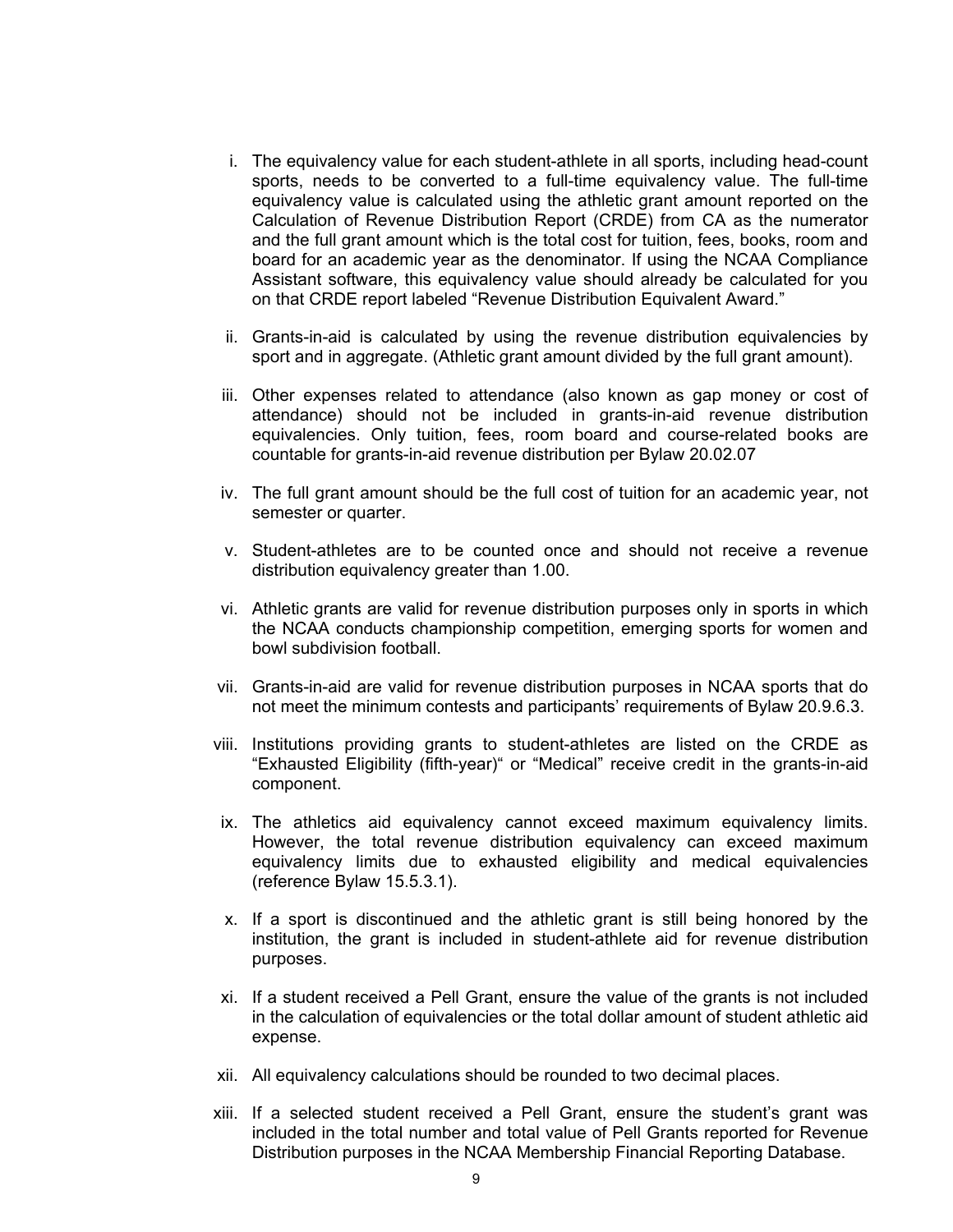- 7. We recalculated totals for each sport and overall.
	- a. No exceptions noted.

## **Guarantees**

- 8. We were asked to obtain and inspect a sample of five visiting institution's away-game settlement reports received by the institution during the reporting period and agreed related expenses to the institution's general ledger and/or the Statement.
	- a. As the total category balance was less than 4.0% of total expenses, it did not meet the threshold for testing. As such, procedure was not performed.
- 9. We were asked to obtain and inspect a sample of five contractual agreements pertaining to expenses recorded by the institution from guaranteed contests during the reporting period. We were asked to compare and agree related amounts expensed by the institution during to the institution's general ledger and/or the Statement and to recalculate totals.
	- a. As the total category balance was less than 4.0% of total expenses, it did not meet the threshold for testing. As such, procedure was not performed.

# **Coaching Salaries, Benefits, and Bonuses Paid by the University and Related Entities**

- 10. We obtained and inspected a listing of coaches employed by the institution and related entities during the reporting period.
	- a. No exceptions noted.
- 11. We selected a sample of five coaches' contracts or annual salary letter that included football, and men's and women's basketball from the above listing.
	- a. No exceptions noted.
- 12. We compared and agreed the financial terms and conditions of each selection to the related coaching salaries, benefits, and bonuses recorded by the institution and related entities in the Statement during the reporting period.
	- a. No exceptions noted.
- 13. We obtained and inspected payroll summary registers for the reporting year for each selection.
	- a. No exceptions noted.
- 14. We compared and agreed payroll summary registers from the reporting period to the related coaching salaries, benefits and bonuses paid by the institution and related entities expense recorded by the institution in the Statement during the reporting period for each selection.
	- a. No exceptions noted.
- 15. We compared and agreed the totals recorded to any employment contracts executed for the sample selected.
	- a. No exceptions noted.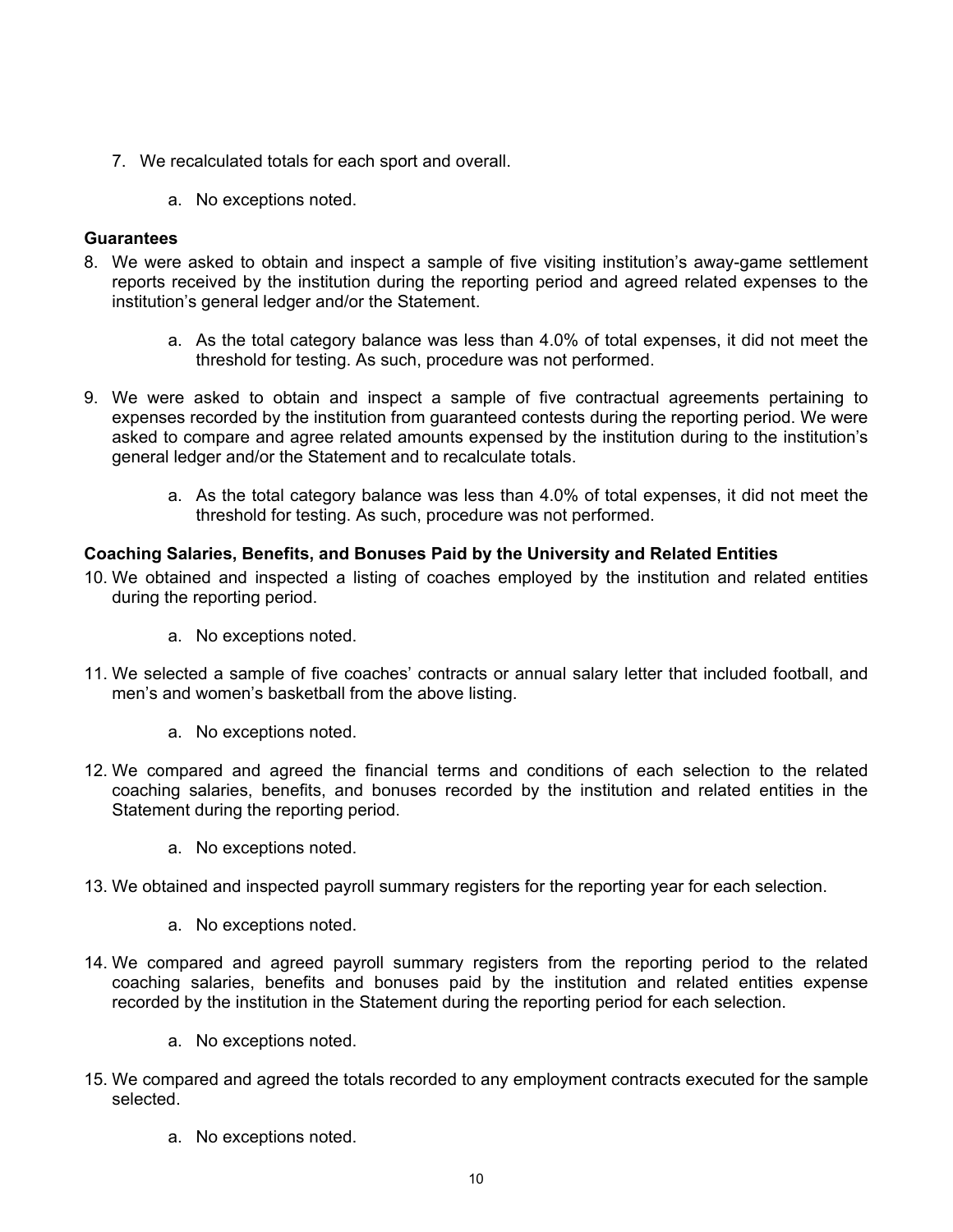- 16. We recalculated totals.
	- a. No exceptions noted.

## **Coaching Other Compensation and Benefits Paid by a Third Party**

- 17. We were asked to obtain and inspect a listing of coaches employed by third parties during the reporting period.
	- a. As the total category balance was less than 4.0% of total expenses, it did not meet the threshold for testing. As such, procedure was not performed.
- 18. We were asked to select a sample of five coaches that included football, men's, and women's basketball from the listing and agree the financial terms and conditions of each selection to the related coaching other compensation and benefits paid by a third party and recorded by the institution in the Statement during the reporting period.
	- a. As the total category balance was less than 4.0% of total expenses, it did not meet the threshold for testing. As such, procedure was not performed.
- 19. We were asked to obtain and inspect reporting period payroll summary registers for each selection.
	- a. As the total category balance was less than 4.0% of total expenses, it did not meet the threshold for testing. As such, procedure was not performed.
- 20. We were asked to compare and agree the related payroll summary register to the coaching other compensation and benefits paid by a third party expenses recorded by the institution in the Statement during the reporting period for each selection and recalculate totals.
	- a. As the total category balance was less than 4.0% of total expenses, it did not meet the threshold for testing. As such, procedure was not performed.

#### **Support Staff/Administrative Salaries, Benefits and Bonuses Paid by the University and Related Entities**

- 21. We selected a sample of five support staff/administrative personnel employed by the institution and related entities during the reporting period.
	- a. No exceptions noted.
- 22. We obtained and inspected reporting period summary payroll register for each selection.
	- a. No exceptions noted.
- 23. We compared and agreed related summary payroll register to the related support staff/administrative salaries, benefits and bonuses paid by the institution and related entities expense recorded by the institution in the Statement during the reporting period for each selection. Recalculated totals.
	- a. No exceptions noted.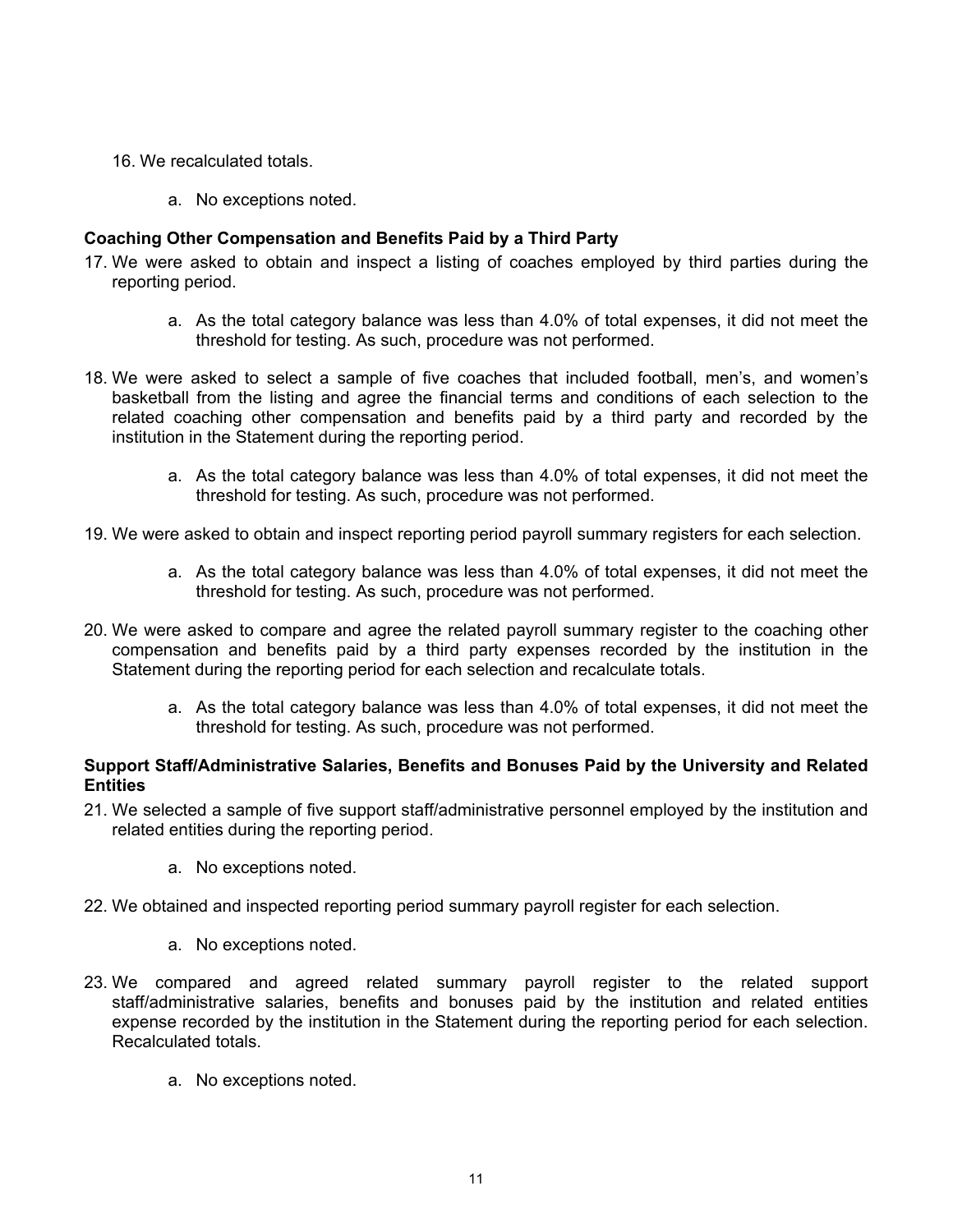## **Support Staff/Administrative Other Compensation and Benefits Paid by a Third Party**

- 24. We were asked to select a sample of five support staff/administrative personnel employed by the third parties during the reporting period.
	- a. As the total category balance was less than 4.0% of total expenses, it did not meet the threshold for testing. As such, procedure was not performed.
- 25. We were asked to obtain and inspect reporting period payroll summary registers for each selection.
	- a. As the total category balance was less than 4.0% of total expenses, it did not meet the threshold for testing. As such, procedure was not performed.
- 26. We were asked to compare and agree the related payroll summary registers to the related support staff/administrative other compensation and benefits expense recorded by the institution in the Statement during the reporting period for each selection and recalculate totals.
	- a. As the total category balance was less than 4.0% of total expenses, it did not meet the threshold for testing. As such, procedure was not performed.

## **Severance Payments**

- 27. We were asked to select a sample of five employees receiving severance payments by the institution during the reporting period and agreed each severance payment to the related termination letter or employment contract and recalculated totals.
	- a. As the total category balance was less than 4.0% of total expenses, it did not meet the threshold for testing. As such, procedure was not performed.

#### **Recruiting**

- 28. We were asked to obtain and document an understanding of the institution's recruiting expense policies.
	- a. As the total category balance was less than 4.0% of total expenses, it did not meet the threshold for testing. As such, procedure was not performed.
- 29. We were asked to compare and agree to existing institutional and NCAA-related policies.
	- a. As the total category balance was less than 4.0% of total expenses, it did not meet the threshold for testing. As such, procedure was not performed.
- 30. We were asked to obtain general ledger detail and compare to the total expenses reported.
	- a. As the total category balance was less than 4.0% of total expenses, it did not meet the threshold for testing. As such, procedure was not performed.

# **Team Travel**

31. We obtained and documented an understanding of the institution's team travel policies.

a. As the total category balance was less than 4.0% of total expenses, it did not meet the threshold for testing. As such, procedure was not performed.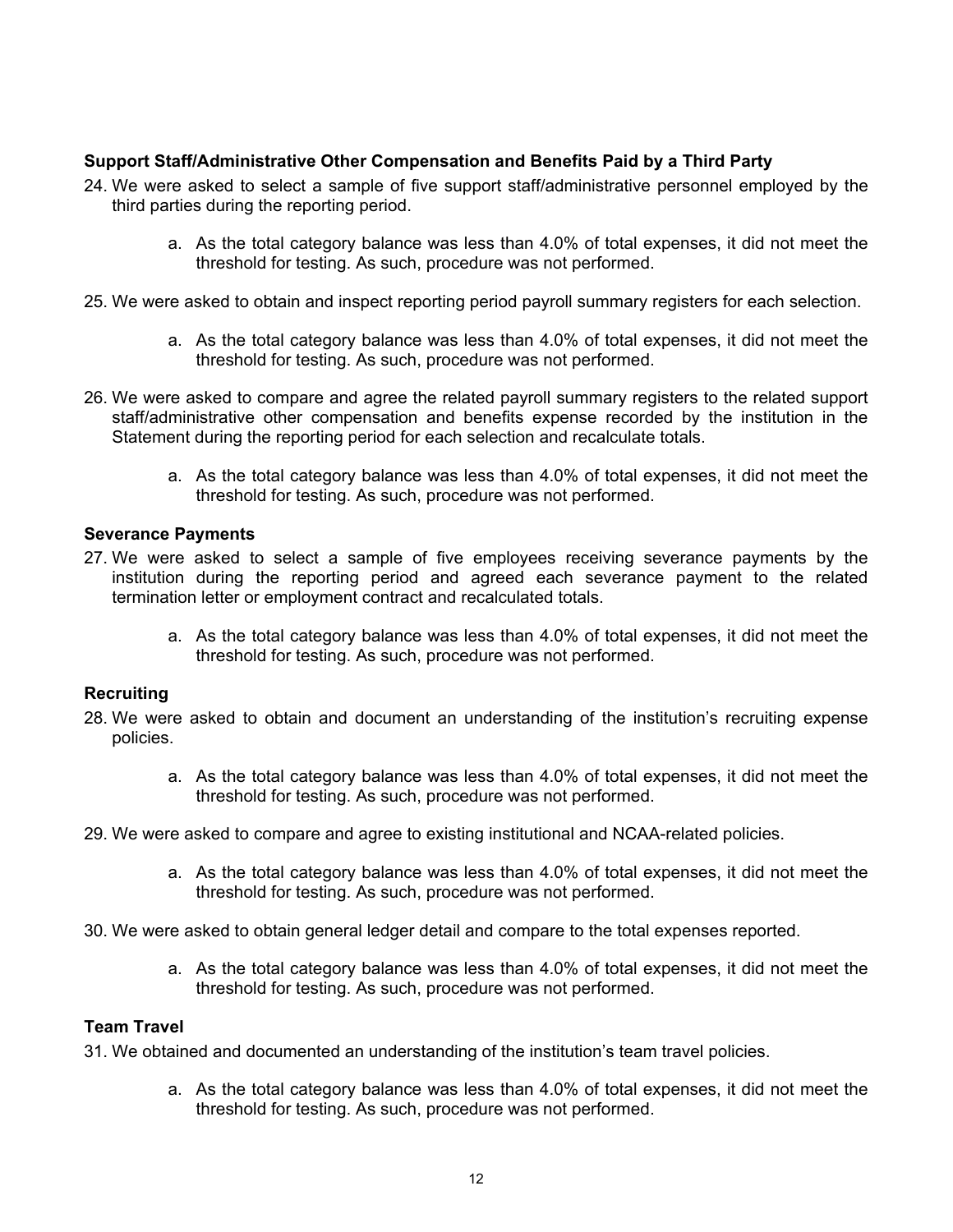- 32. We compared and agreed to existing institutional and NCAA-related policies.
	- a. As the total category balance was less than 4.0% of total expenses, it did not meet the threshold for testing. As such, procedure was not performed.
- 33. We obtained general ledger detail and compared to the total expenses reported. We recalculated totals.
	- a. As the total category balance was less than 4.0% of total expenses, it did not meet the threshold for testing. As such, procedure was not performed.

## **Equipment, Uniforms and Supplies**

- 34. We obtained general ledger detail and compared to the total expenses reported. We selected a sample of five transactions to validate existence of transaction and accuracy of recording and recalculated totals.
	- a. No exceptions noted.

# **Game Expenses**

- 35. We were asked to obtain general ledger detail and compare to the total expenses reported. We were asked to select a sample of five transactions to validate existence of transaction and accuracy of recording and to recalculate totals.
	- a. As the total category balance was less than 4.0% of total expenses, it did not meet the threshold for testing. As such, procedure was not performed.

## **Fund Raising, Marketing and Promotion**

- 36. We were asked to obtain general ledger detail and compare to the total expenses reported. We were asked to select a sample of five transactions to validate existence of transaction and accuracy of recording and to recalculate totals.
	- a. As the total category balance was less than 4.0% of total expenses, it did not meet the threshold for testing. As such, procedure was not performed.

## **Sports Camp Expenses**

- 37. We were asked to obtain general ledger detail and compare to the total expenses reported. We were asked to select a sample of five transactions to validate existence of transaction and accuracy of recording and to recalculate totals.
	- a. As the total category balance was less than 4.0% of total expenses, it did not meet the threshold for testing. As such, procedure was not performed.

## **Spirit Groups**

- 38. We were asked to obtain general ledger detail and compare to the total expenses reported. We were asked to select a sample of five transactions to validate existence of transaction and accuracy of recording and recalculate totals.
	- a. As the total category balance was less than 4.0% of total expenses, it did not meet the threshold for testing. As such, procedure was not performed.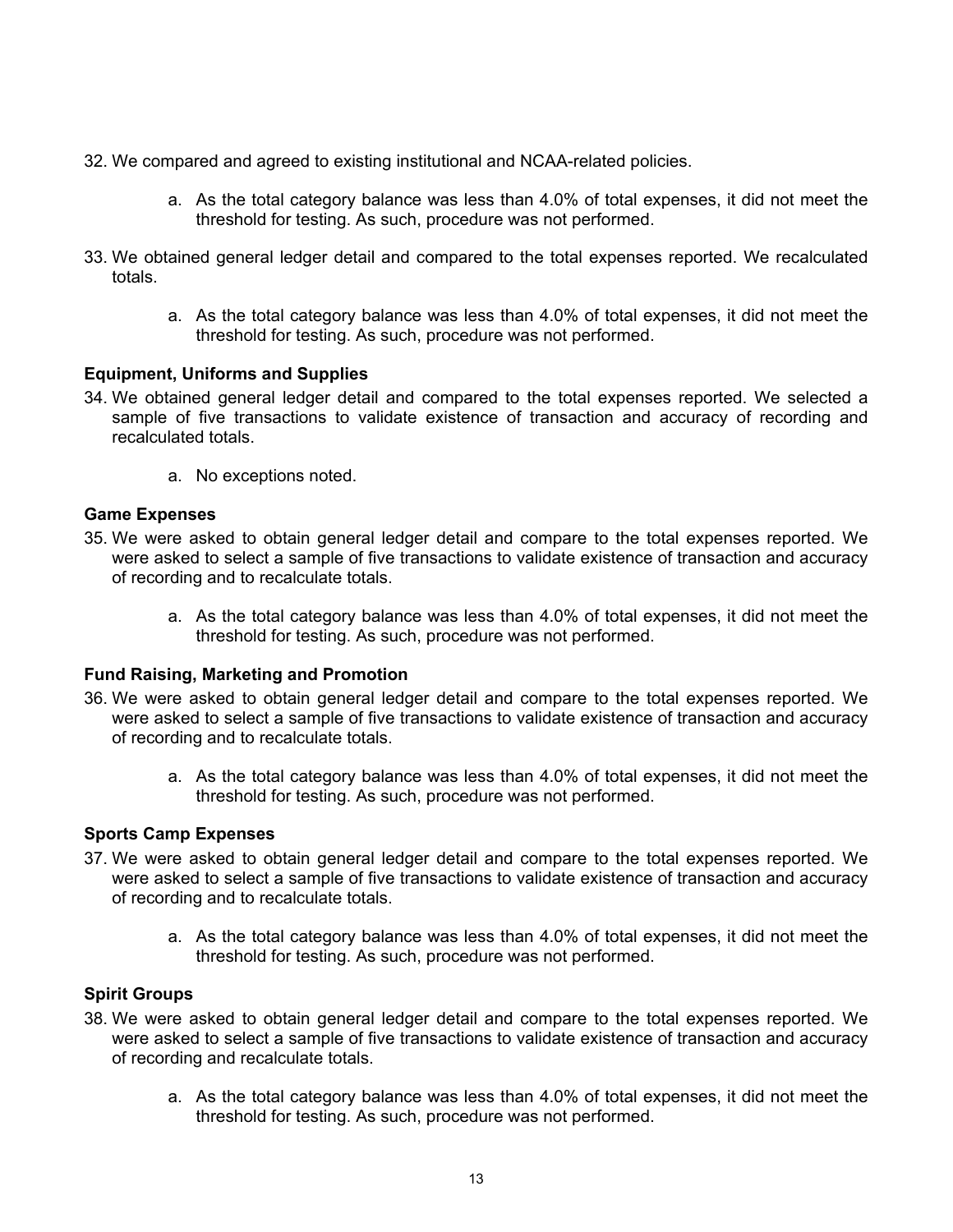#### **Athletic Facility Debt Service, Leases and Rental Fees**

- 39. We obtained a listing of debt service schedules, lease payments and rental fees for athletics facilities for the reporting year. We compared a sample of five facility payments, including the top two highest facility payments, to additional supporting documentation (e.g. debt financing agreements, leases, rental agreements.)
	- a. No exceptions noted.
- 40. We compared amounts recorded to amounts listed in the general ledger detail for each selection. Recalculated totals.
	- a. No exceptions noted.

#### **Direct Overhead and Administration Expenses**

- 41. We were asked to obtain general ledger detail and compared to the total expenses reported. Selected a sample of five transactions to validate existence of transaction and accuracy of recording. Recalculated totals.
	- a. As the total category balance was less than 4.0% of total expenses, it did not meet the threshold for testing. As such, procedure was not performed.

#### **Indirect Institutional Support**

42. This procedure is performed in conjunction with testing of Indirect Institutional Support – Revenue.

a. As the total category balance was less than 4.0% of total expenses, it did not meet the threshold for testing. As such, procedure was not performed.

#### **Medical Expenses and Medical Insurance**

- 43. We were asked to obtain general ledger detail and compare to the total expenses reported. We were asked to select a sample of five transactions to validate existence of transaction and accuracy of recording. Recalculated totals.
	- a. As the total category balance was less than 4.0% of total expenses, it did not meet the threshold for testing. As such, procedure was not performed.

#### **Memberships and Dues**

- 44. We were asked to obtain general ledger detail and compare to the total expenses reported. We were asked to select a sample of five transactions to validate existence of transaction and accuracy of recording and recalculate totals.
	- a. As the total category balance was less than 4.0% of total expenses, it did not meet the threshold for testing. As such, procedure was not performed.

## **Other Operating Expenses and Transfers to Institution**

- 45. We were asked to obtain general ledger detail and compare to the total expenses reported. We were asked to select a sample of five transactions to validate existence of transaction and accuracy of recording and to recalculate totals.
	- a. As the total category balance was less than 4.0% of total expenses, it did not meet the threshold for testing. As such, procedure was not performed.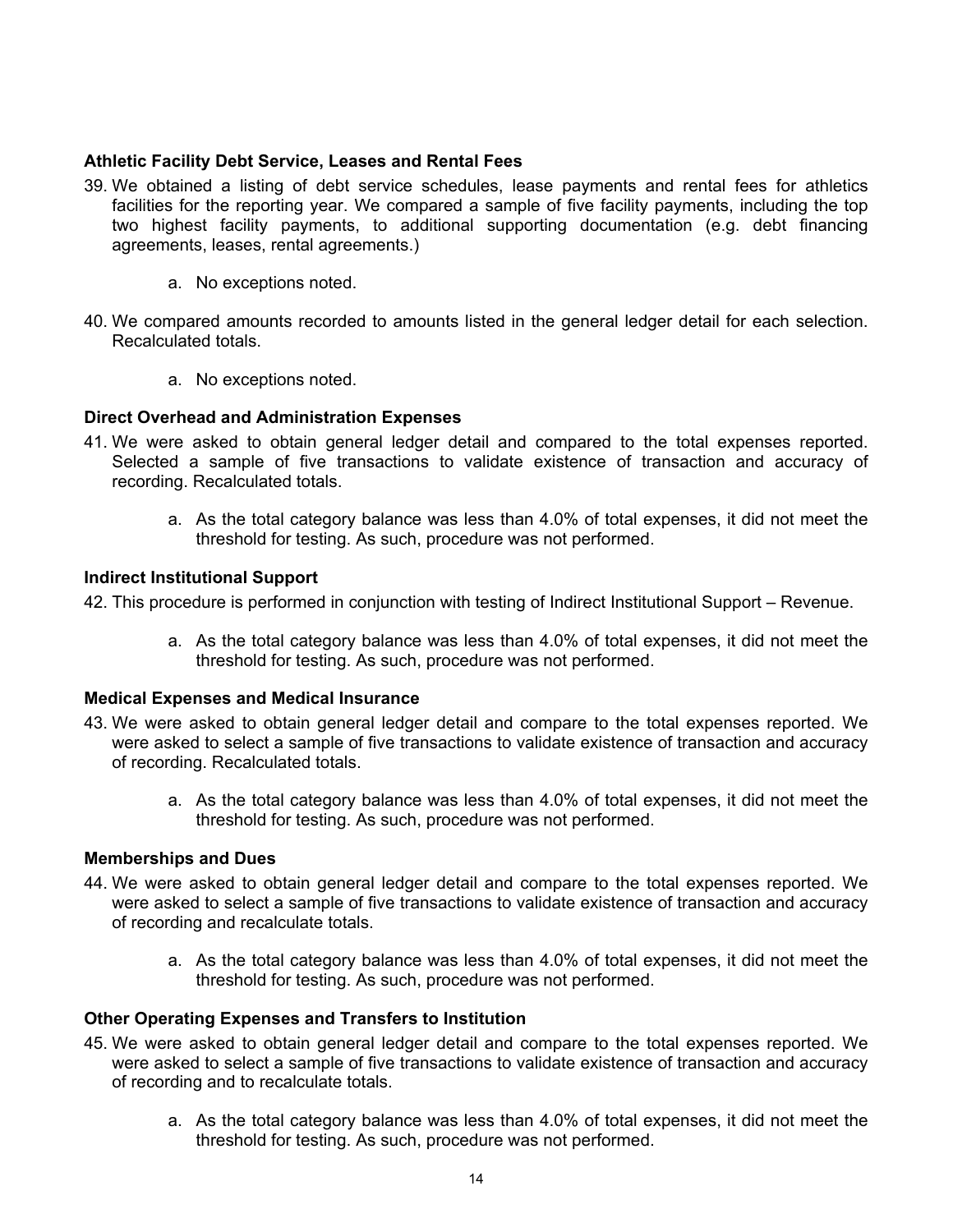## **Student-Athlete Meals (non-travel)**

- 46. We were asked to obtain general ledger detail and compare to the total expenses reported. We were asked to select a sample of five transactions to validate existence of transaction and accuracy of recording and to recalculate totals.
	- a. As the total category balance was less than 4.0% of total expenses, it does not meet the threshold for testing. As such, procedure was not performed.

#### **Bowl Expenses**

- 47. We were asked to obtain the general ledger detail and compare to the total expenses reported. We were asked to select a sample of five transactions to validate existence of transaction and accuracy of recording and to recalculate totals.
	- a. As the total category balance was less than 4.0% of total expenses, it does not meet the threshold for testing. As such, procedure was not performed.

#### **D. Additional Minimum Agreed Upon Procedures**

1. For Grants-in-Aid:

Compared and agreed the sports sponsored reported in the NCAA Membership Financial Reporting System to the Calculation of Revenue Distribution Equivalencies Report (CRDE) from the institution. The NCAA Membership Financial Reporting System populates the sports from the NCAA Membership Database as they are reported by the institution. For any discrepancies in the sports sponsored between the NCAA Membership Financial Reporting System and the CRDE, we were asked to inquire about the discrepancies and report the justification of the discrepancy in the report. No discrepancies/exceptions noted.

- A. Compare current year grants-in-aid revenue distribution equivalencies to prior year reported equivalencies per the membership financial report submission. Inquire and document an explanation for any variance great than +/- 4%.
	- i. The following sponsored sports total reported equivalencies decreased greater than 4% due to roster turnover and coaches decisions to award fewer scholarships; Men's Basketball (16.4%) and Men's Golf (11.5%).
	- ii. The following sponsored sports total reported equivalencies increased greater than 4% due to coaches decisions to award more scholarships; Men's Football (4.04%), Men's Outdoor Track (4.6%) and Softball (5.3%).
- 2. For Sports Sponsorship:

Obtained the institution's Sports Sponsorship and Demographics Forms Report for the reporting year. We validated that the countable sports reported by the institution met the minimum requirements set forth in Bylaw 20.9.6.3 for the number of contests and the number of participants in each contest that is counted toward meeting the minimum contest requirement. Post season contests are not countable toward the contest requirements; regular season only. If the institution requested and/or received a waiver related to minimum contests or minimum participants for a particular sport, that sport would not qualify as a sponsored sport for the purposes of revenue distribution. Also, only sports in which the NCAA conducts championships competition, emerging sports for women and bowl subdivision football are eligible. We ensured that the institution had properly reported these sports as countable for revenue distribution purposes within the NCAA Membership Financial Reporting System. No exceptions noted.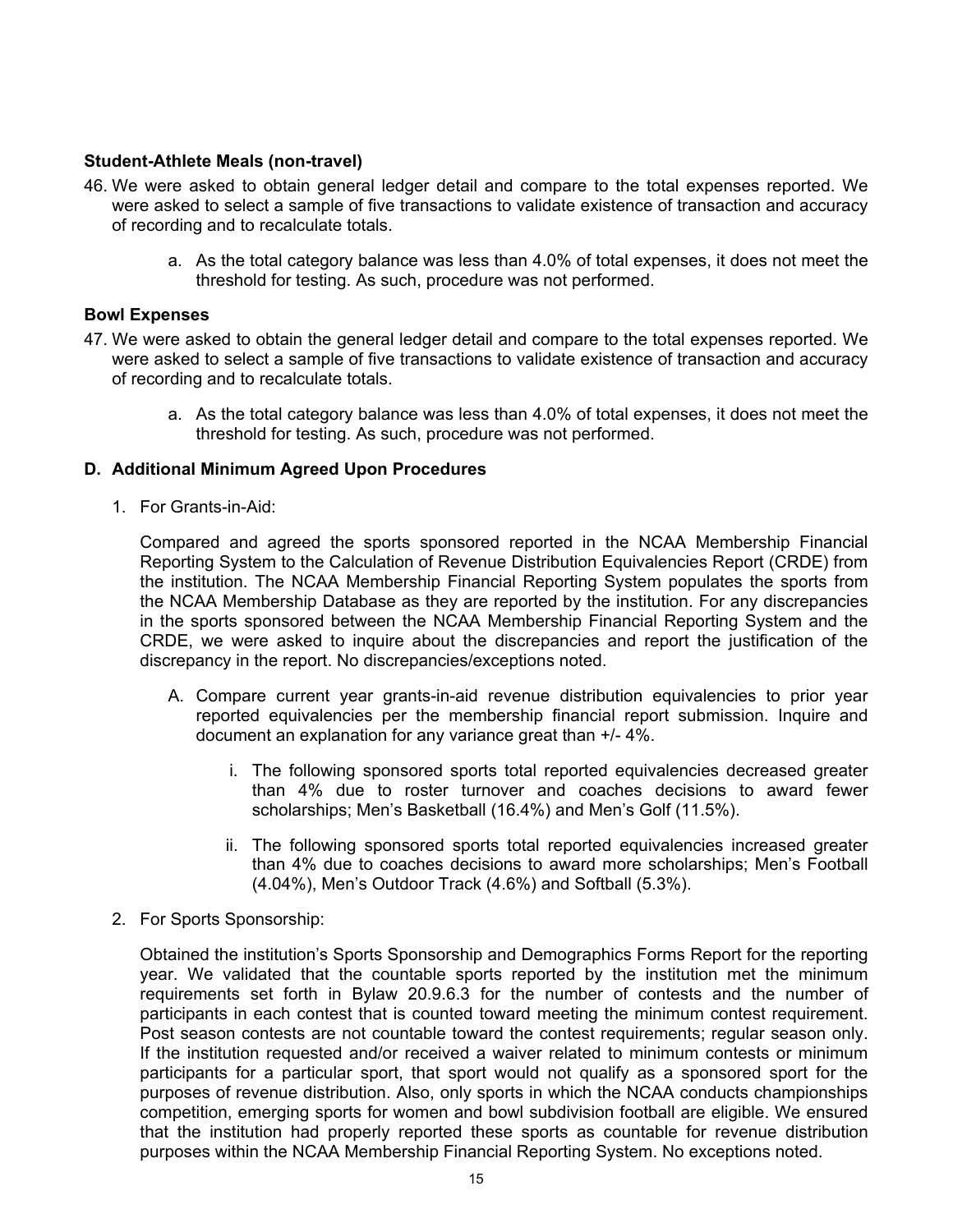- A. Compare current year number of Sports Sponsored to prior year reported total per the Membership Financial Report submission. Inquire and document an explanation for any variance.
	- i. No variances noted
- 3. For Pell Grants:

Compared and agreed the total number of Division I student-athletes who, during the academic year, received a Pell Grant award (e.g. Pell Grant recipients on Full Grant-In-Aid, Pell Grant recipients on Partial Grants-In Aid and Pell Grant recipients with no Grants-In-Aid) and the total value of these Pell Grants reported in the NCAA Membership Financial Reporting System to a report, generated out of the institution's financial aid records, of all student-athlete Pell Grants. Note: individual student-aid files testing in step D.6 above should tie any selected student athletes who received Pell Grants back to the report of all student athlete Pell Grants to test the completeness and accuracy of the report. No exceptions noted.

- A. Compare current year Pell Grants total to prior year reported total per the Membership Financial Report submission. Inquire and document an explanation for any variance greater than +/- 20 grants.
	- i. Noted Total Pell Grants dropped in current year in response to Total Student Athlete count decreasing compared to the prior year.

#### **E. Minimum Agreed Upon Procedures for Other Reporting Items**

#### **Excess Transfers to Institution and Conference Realignment Expenses**

1. We were asked to obtain general ledger detail and compare it to total expenses reported, as well as select a sample of five transactions to validate existence and accuracy of recording, and recalculate totals. As there were no excess transfers to institution and conference realignment expenses for the year ended June 30, 2021, the procedure was not performed.

#### **Total Athletics Related Debt**

- 2. We obtained repayment schedules for all outstanding intercollegiate athletics debt during the reporting period. Recalculated annual maturities (consisting of principal and interest) provided in schedules obtained. No exceptions noted.
- 3. We agreed total annual maturities and total outstanding athletic related debt to supporting documentation and the institution's general ledger. No exceptions noted.

#### **Total Institutional Debt**

4. We agreed the total outstanding institutional debt to supporting documentation and the institution's audited financial statements (or institution's general ledger). No exceptions noted.

#### **Value of Athletics Dedicated Endowment**

5. We obtained the schedule of all athletics dedicated endowments maintained by athletics, the institution, and the affiliated organization (Colorado State University Foundation). We agreed the fair value in the schedule to supporting documentation, the general ledger and audited financial statements. No exceptions noted.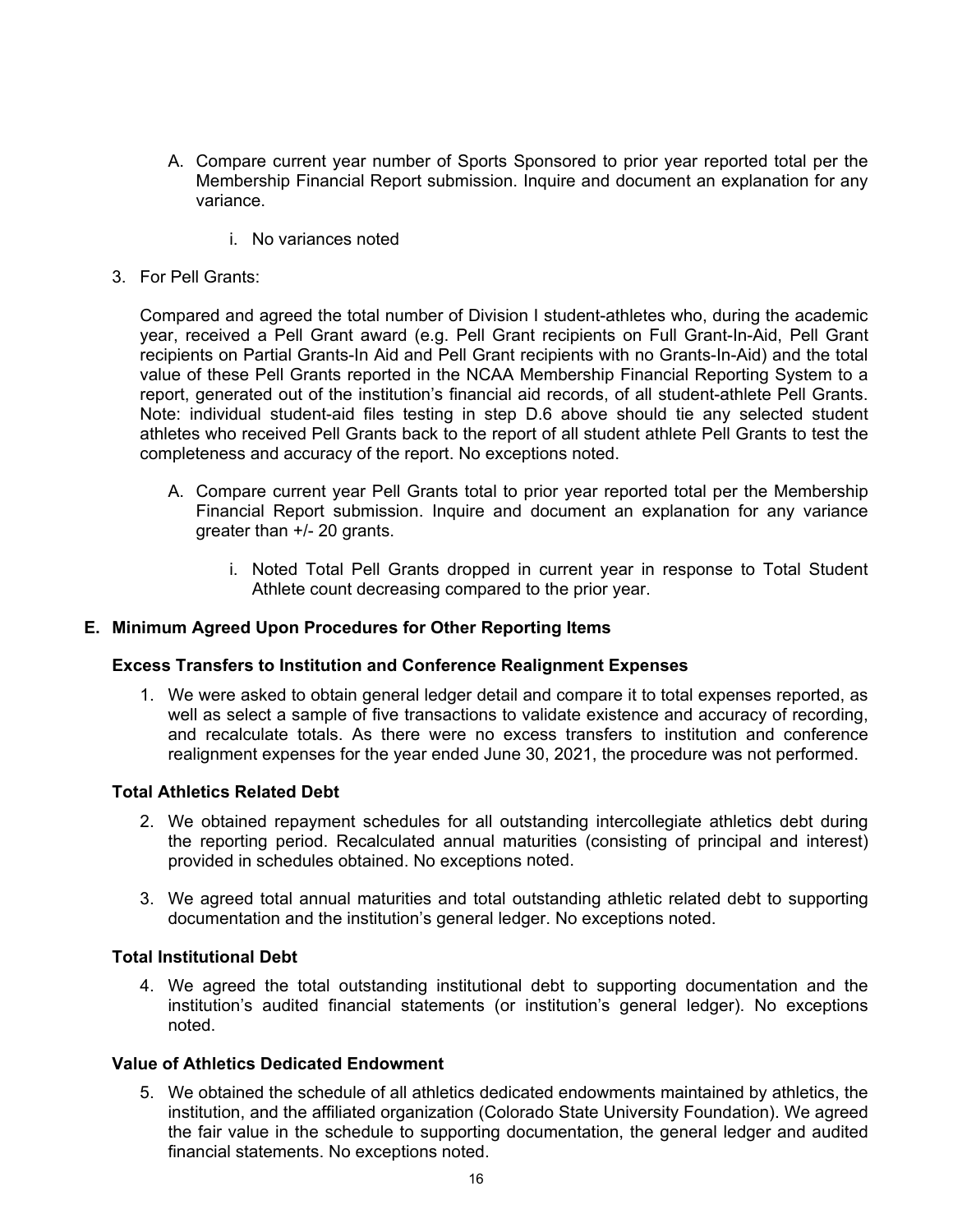#### **Value of Institutional Endowments**

6. We agreed the total fair value of institutional endowments to audited financial statements. No exceptions noted.

#### **Total Athletics Related Capital Expenditures**

- 7. We obtained the schedule of athletics related capital expenditures made by athletics, the institution, and affiliated organizations during the reporting period.
- 8. We obtained the general ledger detail and compared to the total expenses reported. Selected a sample of five transactions to validate existence of transaction and accuracy of recording, Recalculated totals. No exceptions noted.

We were engaged by the Colorado Office of the State Auditor and management of the University to perform this agreed-upon procedures engagement and conducted our engagement in accordance with attestation standards established by the American Institute of Certified Public Accountants (AICPA). We were not engaged to and did not conduct an examination or review engagement, the objective of which would be the expression of an opinion or conclusion, respectively, on the Statement of Revenues and Expenses of the Intercollegiate Athletics Department of the University for the year ended June 30, 2021. Accordingly, we do not express such an opinion or conclusion. Had we performed additional procedures, other matters might have come to our attention that would have been reported to you.

We are required to be independent of the University and to meet our other ethical responsibilities, in accordance with the relevant ethical requirements related to our agreed-upon procedures engagement. In performing our agreed-upon procedures engagement, we have relied solely on representations provided by the management of the University relating to its responsibility for the Statement of Revenues and Expenses of the Intercollegiate Athletics Department of the University for the year ended June 30, 2021.

This report is intended solely for the information and use of the Legislative Audit Committee, the Colorado Office of the State Auditor, the Colorado State University Board of Governors, the Colorado State University System's Management, and the Colorado State University Intercollegiate Athletic Department and is not intended to be and should not be used by anyone other than those specified parties. However, upon release by the Legislative Audit Committee, this report is a public document.

The purpose of this report is solely to describe the procedures and findings related to the Statement of Revenues and Expenses of the Intercollegiate Athletics Department of the University for the year ended June 30, 2021. Accordingly, this report is not suitable for any other purpose.

Viifton Larson Allen LLP

**CliftonLarsonAllen LLP** 

Broomfield, Colorado January 7, 2022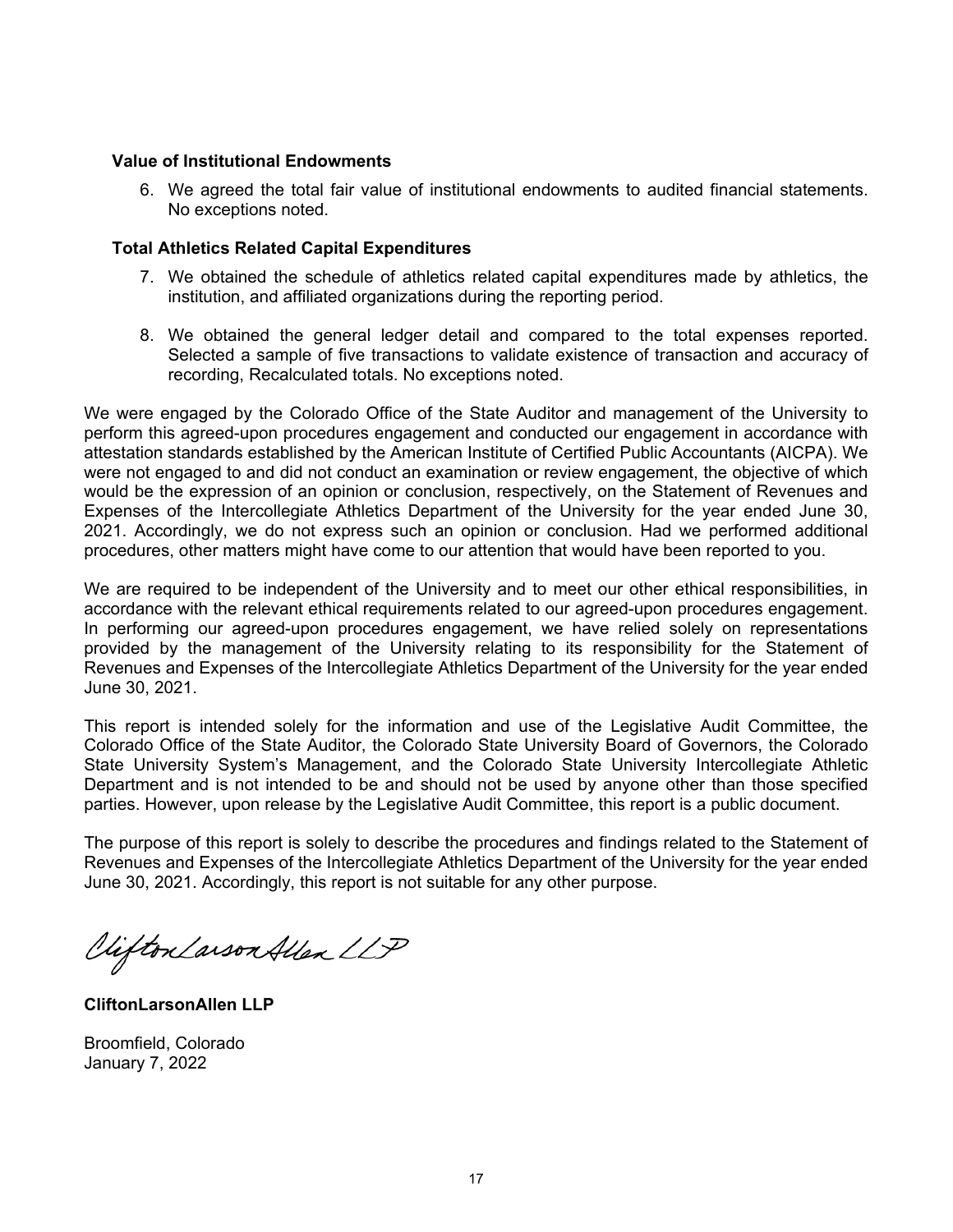#### **COLORADO STATE UNIVERSITY DEPARTMENT OF INTERCOLLEGIATE ATHLETICS STATEMENT OF REVENUES AND EXPENSES For the Year Ended June 30, 2021 (Unaudited)**

|                                                                                 |    |             |                         | Women's |                   | Non Program |                     |                       |                           |
|---------------------------------------------------------------------------------|----|-------------|-------------------------|---------|-------------------|-------------|---------------------|-----------------------|---------------------------|
|                                                                                 |    | Football    | <b>Men's Basketball</b> |         | <b>Basketball</b> |             | <b>Other Sports</b> | <b>Specific</b>       | <b>Total</b>              |
| <b>Revenues</b>                                                                 |    |             |                         |         |                   |             |                     |                       |                           |
| <b>Ticket Sales</b>                                                             | \$ |             | \$                      | \$      |                   | \$          |                     | \$<br>346             | \$<br>346                 |
| <b>Student Fees</b>                                                             |    |             |                         |         |                   |             |                     | 5,609,526             | 5,609,526                 |
| Guarantees                                                                      |    |             |                         |         |                   |             | 5,000               |                       | 5,000                     |
| Contributions                                                                   |    | 1,950,379   | 21,714                  |         | 5,977             |             | 67,614              | 3,552,166             | 5,597,850                 |
| Compensation and Benefits Provided by 3rd<br>Party                              |    |             | 5,000                   |         | 5,000             |             |                     |                       | 10,000                    |
|                                                                                 |    | 10,500,000  |                         |         |                   |             |                     |                       |                           |
| Direct State or Other Government Support<br><b>Direct Institutional Support</b> |    |             |                         |         |                   |             |                     |                       | 10,500,000                |
| Indirect Institutional Support                                                  |    | 67,826      | 275,653                 |         | 269,325           |             | 493,623             | 17,701,547<br>272,107 | 17,701,547<br>1,378,534   |
| <b>NCAA Distributions</b>                                                       |    |             | 52,000                  |         |                   |             | 16,453              | 1,078,649             | 1,147,102                 |
| Conference Distributions (Non Media and<br>Non Bowl)                            |    |             |                         |         |                   |             |                     |                       |                           |
| Media Rights                                                                    |    |             | 7,500                   |         | 7,500             |             |                     | 1,479,895             | 1,494,895                 |
|                                                                                 |    | 1,946,075   | 518,953                 |         | 129,738           |             |                     |                       | 2,594,766                 |
| Programs, Concessions, Novelty, Parking<br>and Concession Sales                 |    |             |                         |         |                   |             |                     | 15,558                | 15,558                    |
| Royalties, Licensing, Advertising,                                              |    |             |                         |         |                   |             |                     |                       |                           |
| Sponsorships                                                                    |    | 2,825,111   |                         |         |                   |             |                     | 2,808,307             | 5,633,418                 |
| Sports Camps Revenues                                                           |    | 41,495      |                         |         |                   |             | 31,263              | 27,279                | 100,037                   |
| Endowment and Investment Income                                                 |    | 58,168      | 25,240                  |         | 13,165            |             | 86,743              | (49, 586)             | 133,731                   |
| Other                                                                           |    | 852         | 115                     |         | 145               |             | 2,850               | 43,727                | 47,688                    |
| <b>Total Revenues</b>                                                           | \$ | 17,389,906  | \$<br>906,175           | \$      | 430,850           | \$          | 703,545             | \$<br>32,539,522      | \$<br>51,969,998          |
|                                                                                 |    |             |                         |         |                   |             |                     |                       |                           |
| <b>Expenses</b><br>Athletic Student Aid                                         |    |             |                         |         |                   |             |                     |                       |                           |
| Guarantees                                                                      | \$ | 3,954,783   | \$<br>577,242           | \$      | 661,511           | \$          | 4,047,108           | \$<br>64,707          | \$<br>9,305,352<br>80,054 |
| Coaching Salaries, Benefits, and Bonuses                                        |    |             | 70,000                  |         | 9,054             |             | 1,000               |                       |                           |
| paid by the University                                                          |    | 4,567,590   | 1,590,661               |         | 710,104           |             | 2,084,315           |                       | 8,952,670                 |
| Coaching Salaries, Camps                                                        |    |             |                         |         |                   |             | 5,122               |                       | 5,122                     |
| Coaching Compensation Paid by 3rd Party                                         |    | 15,913      | 5,000                   |         | 5,000             |             | 14,211              |                       | 40,124                    |
| Admin Salaries, Benefits, Bonuses paid by                                       |    |             |                         |         |                   |             |                     |                       |                           |
| University and Related Entities                                                 |    | 869,277     | 261,649                 |         | 178,695           |             | 80,475              | 5,794,461             | 7,184,557                 |
| Support Salaries, Camps                                                         |    |             |                         |         |                   |             |                     | 5,084                 | 5,084                     |
| Severance Payments                                                              |    |             |                         |         |                   |             | 38,039              |                       | 38,039                    |
| Recruiting                                                                      |    | 49,493      | 32,689                  |         | 11,461            |             | 25,774              |                       | 119,416                   |
| <b>Team Travel</b>                                                              |    | 483,950     | 490,143                 |         | 225,915           |             | 599,254             | 19,411                | 1,818,671                 |
| Equipment, Uniforms, Supplies                                                   |    | 1,579,978   | 162,267                 |         | 159,120           |             | 694,668             | 192,941               | 2,788,973                 |
| <b>Game Expenses</b>                                                            |    | 93,853      | 119,756                 |         | 51,972            |             | 97,610              | 25,904                | 389,095                   |
| Fund Raising, Marketing, and Promotion                                          |    | 7,211       | 3,162                   |         | 805               |             | 4,066               | 132,991               | 148,235                   |
| Sport Camp Expenses                                                             |    | 11,201      |                         |         |                   |             | 16,051              | 166                   | 27,417                    |
| Direct Facilities, Maintenance, and Rental                                      |    | 1,120,145   | 117                     |         |                   |             | 7,461               | 77,633                | 1,205,355                 |
| Athletic Facilities, Debt Service, Lease and                                    |    |             |                         |         |                   |             |                     |                       |                           |
| <b>Rental Fees</b>                                                              |    | 12,546,083  |                         |         |                   |             |                     |                       | 12,546,083                |
| <b>Spirit Groups</b>                                                            |    |             |                         |         |                   |             |                     | 18,990                | 18,990                    |
| Indirect Institutional Support                                                  |    | 67,826      | 275,653                 |         | 269,325           |             | 493,623             | 272,107               | 1,378,534                 |
| Medical Expenses and Medical Insurance                                          |    | 3,619       | 2,286                   |         | 9,414             |             | 23,016              | 575,629               | 613,963                   |
| Memberships and Dues                                                            |    | 940         |                         |         | 6,605             |             | 14,053              | 464,334               | 485,931                   |
| <b>Other Operating Expenses</b>                                                 |    | 171,097     | 48,859                  |         | 22,717            |             | 79,202              | 838,744               | 1,160,619                 |
| Student-Athlete Meals (non-travel)                                              |    | 352,062     | 41,904                  |         | 18,815            |             | 24,721              | 68,174                | 505,675                   |
| <b>Total Operating Expenses</b>                                                 | S  | 25,895,020  | \$<br>3,681,386         | \$      | 2,340,514         | \$          | 8,349,767           | \$<br>8,551,274       | \$<br>48,817,960          |
|                                                                                 |    |             |                         |         |                   |             |                     |                       |                           |
| <b>Excess (Deficit) of Revenues</b>                                             |    |             |                         |         |                   |             |                     |                       |                           |
| <b>Over Expenses</b>                                                            | \$ | (8,505,114) | \$<br>$(2,775,211)$ \$  |         | (1,909,663)       | -\$         | (7,646,222)         | \$<br>23,988,248      | \$<br>3,152,039           |

See accompanying notes to the statement of revenues and expenses.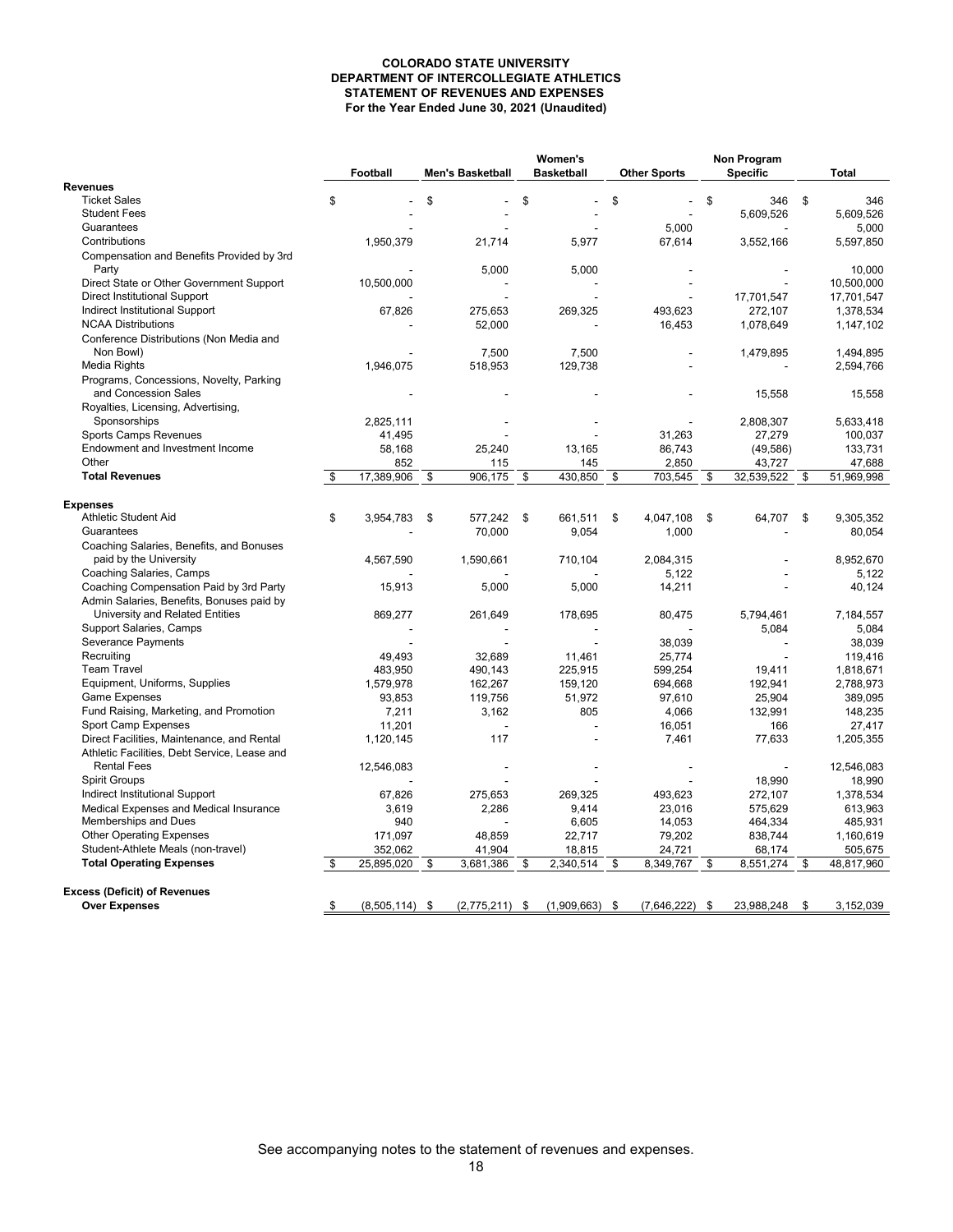#### **COLORADO STATE UNIVERSITY DEPARTMENT OF INTERCOLLEGIATE ATHLETICS NOTES TO STATEMENTS OF REVENUES AND EXPENSES FOR THE YEAR ENDED JUNE 30, 2021 (Unaudited)**

#### **1. BASIS OF ACCOUNTING**

The accompanying statements of revenues and expenses present the results of financial activity of the Colorado State University (the University) Department of Intercollegiate Athletics (the Department) and are not intended to present the operations of the University as a whole.

The accompanying statement of revenues and expenses has been prepared on the accrual basis of accounting and in conformity with accounting principles generally accepted in the United States of America, except for the reporting of debt service payments. Under the accrual basis of accounting, revenues are recognized when earned, expenses are recorded when an obligation is incurred, and loans are not recorded as revenue, but rather as a debt transaction. Yet, when debt payments are made, this is reported as an expense in the Statement.

For reporting purposes, the sports in which the University participates are reported separately. The administrative functions of the Department, which support all sports, have been combined and reported within the other category.

#### **2. SUMMARY OF SIGNIFICANT ACCOUNTING POLICIES**

The following is a summary of the more significant accounting policies of the Department, which affect significant elements of the accompanying statement of revenues and expenses.

*Revenues* **-** Revenues from operations have been allocated based on management's estimate of which sport generated the income. Gifts have been allocated as directed by the donor. Financial aid support has been allocated based on the actual payments made in support of each activity.

Revenues received during a given fiscal year but not expended were either used to cover prior year deficits or are carried forward for use by the Department in future fiscal years, including repayment of the internal campus loans received in prior years.

*Capital Assets -* Capital assets are stated at cost at the date of acquisition or estimated acquisition value at the date of donation on the University's financial statements. For equipment, the capitalization policy includes all items with a value of \$5,000 or more, and an estimated useful life of greater than one year. Renovations to buildings and other improvements that significantly increase the value or extend the useful life of the structure are capitalized. Routine repairs and maintenance are charged to operating expense in the Statements.

The Department follows the University's Fiscal Procedures for acquiring and approving intercollegiate athletics-related assets and follows University campus policies and procedures for disposing of intercollegiate athletics-related assets.

Depreciation is computed using the straight-line method and monthly convention over the estimated useful lives of the assets as displayed in the following table.

| <b>Asset Class</b>                | Years      |
|-----------------------------------|------------|
| <b>Buildings</b>                  | $10 - 70*$ |
| Improvements Other than Buildings | $10 - 21$  |
| Equipment                         | $2 - 12$   |

Certain buildings are componentized and the components may have useful lives similar to Improvements or Equipment.